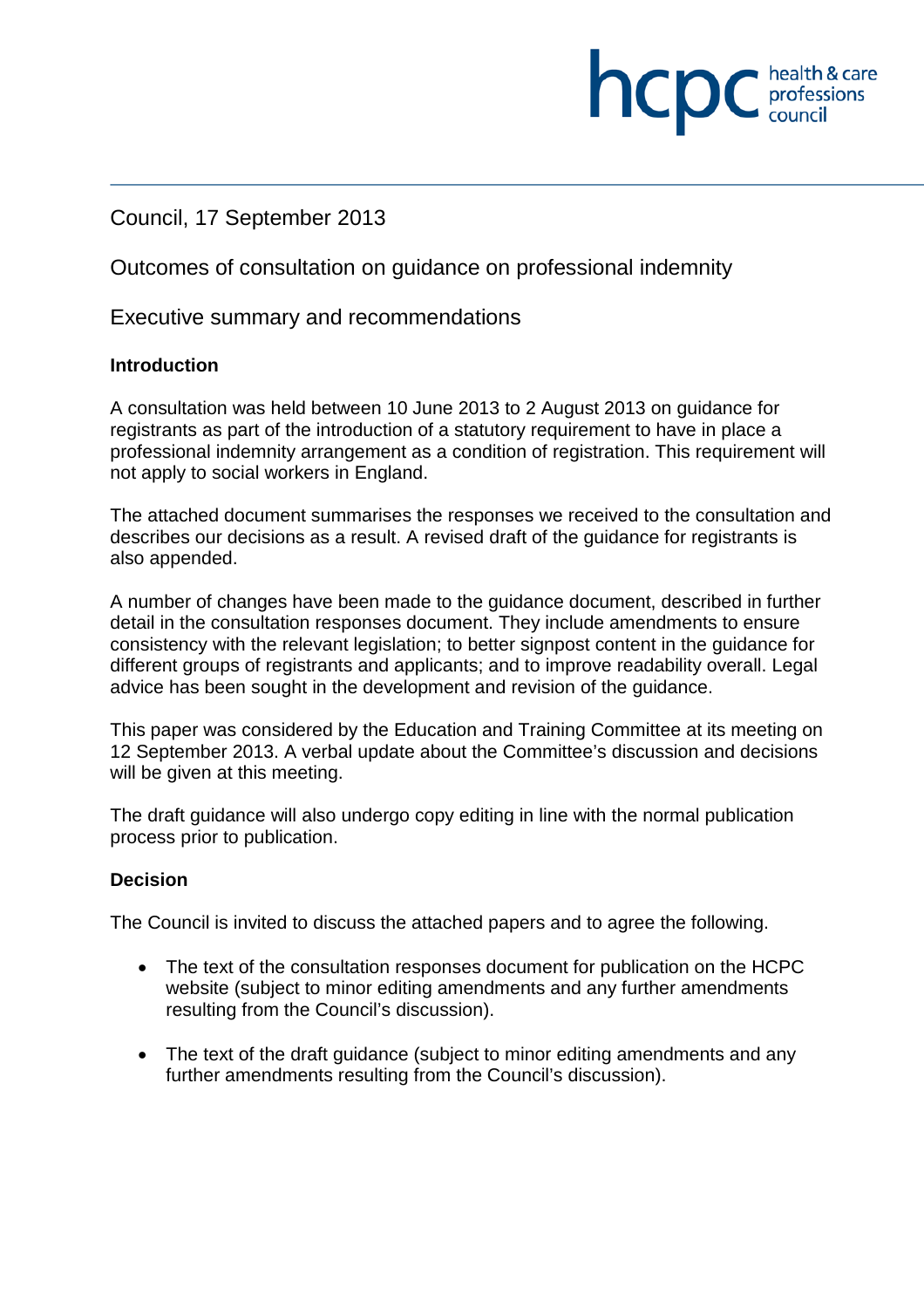#### **Background information**

- This requirement is being introduced by the Government via the Health Care and Associated Professions (Indemnity Arrangements) Order 2013 which will amend the Health and Social Work Professions Order 2001. This legislation has yet to receive parliamentary approval.
- Registrants and applicants (apart from social workers in England) will be required to make a self-declaration from 1 April 2014 to confirm that they meet, or will meet, this requirement. We plan to publish the final guidance in early October 2013 which should coincide with the legislative timetable. However, this timescale may change.
- Frequently Asked Questions (FAQs) are in the process of being developed and will be published on the website alongside the final quidance.

#### **Resource implications**

- Revising the consultation analysis document as required and posting it on the HCPC website.
- Arranging for the publication of the guidance.
- Communicating the outcomes of the consultation and the guidance document to key stakeholders.

The resource implications are accounted for in Policy and Standards Department and Communications Department planning for 2013-2014.

#### **Financial implications**

• Publishing revised guidance.

The financial implications are accounted for in budgeting to support the major project to implement the new requirement.

#### **Appendices**

None

#### **Date of paper**

5 September 2013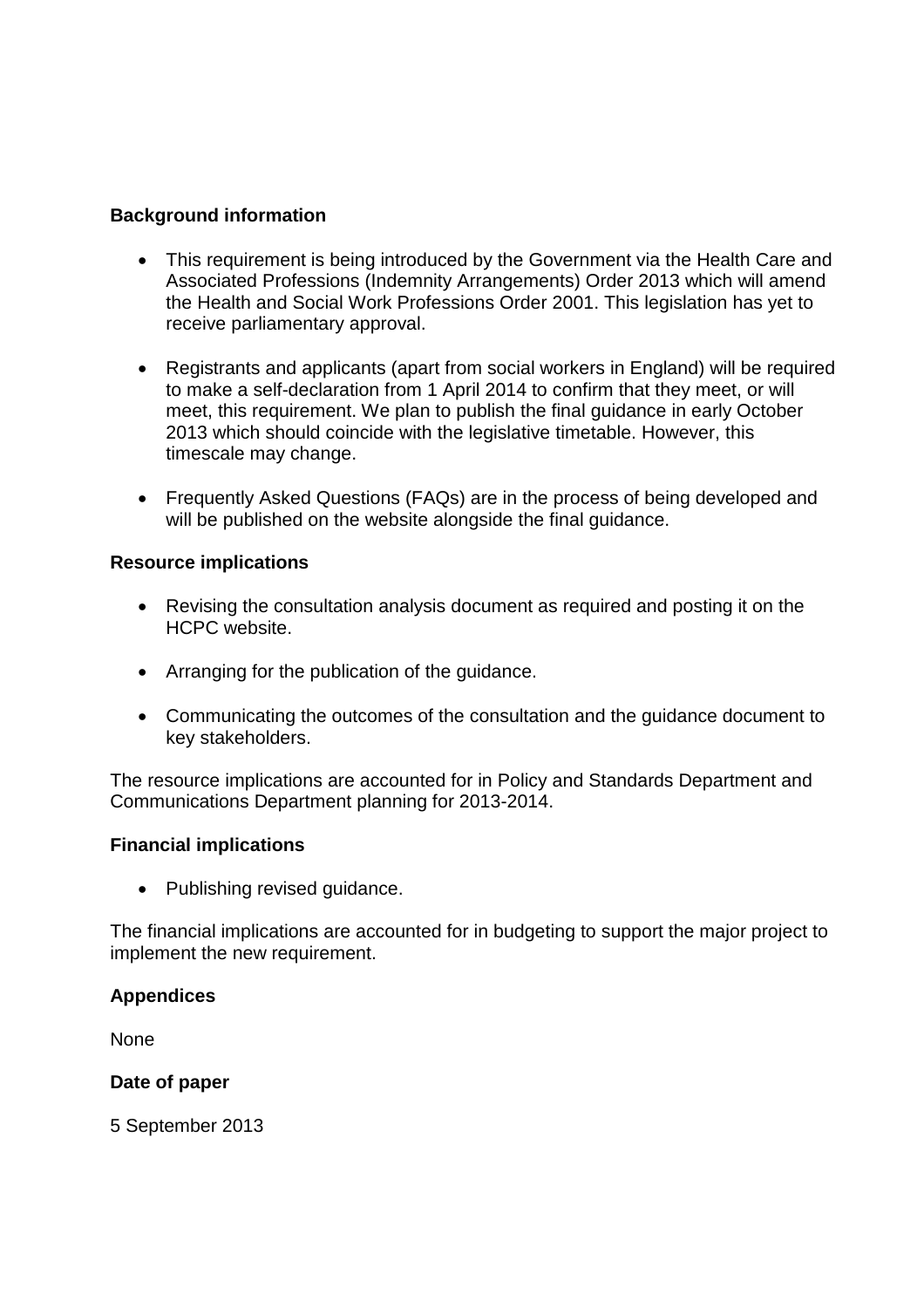

# **Outcomes of the consultation on guidance for registrants about the statutory requirement to have appropriate professional indemnity cover as a condition of registration**

Summary of responses to the consultation and our decisions as a result

**Please note that, subject to parliamentary approval of the relevant legislation, this statutory requirement will not apply to social workers in England.**

September 2013

## **Contents**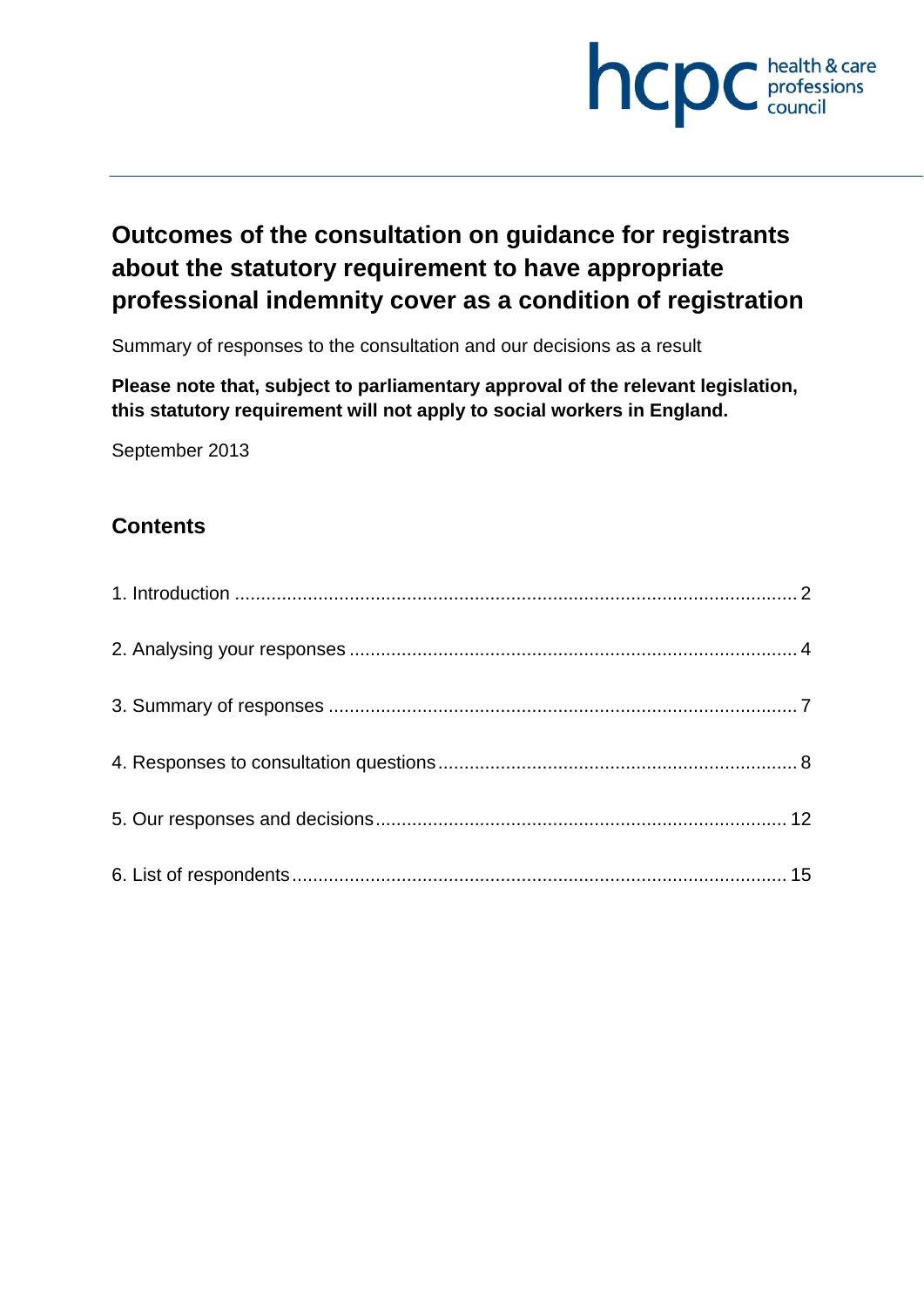# **1. Introduction**

## **About the consultation**

- 1.1 We consulted between 10 June 2013 and 2 August 2013 on draft proposed guidance for registrants about the statutory requirement to have appropriate professional indemnity cover as a condition of their registration with us.<sup>1</sup>
- 1.2 We emailed a link to the consultation document to a range of different individuals and organisations, including professional bodies and employers.
- 1.3 We received responses via an online survey tool, by email and by letter. We would like to thank all those who took the time to respond to the consultation.
- 1.4 **Please note that subject to parliamentary approval of the relevant legislation, the statutory requirement to have in place a professional indemnity arrangement which provides appropriate cover will not apply to social workers in England registered with us.** Social workers in Scotland, Wales and Northern Ireland will also be unaffected by the introduction of this statutory requirement.
- 1.5 One of the outcomes of this consultation is amending the terminology used in the draft guidance for clarity and to ensure this is in line with the relevant legislation. This document uses that terminology wherever appropriate.

## **About us**

- 1.6 We are a regulator and were set up to protect the public. To do this, we keep a register of professionals who meet our standards for their professional skills and behaviour. Individuals on our Register are called 'registrants'.
- 1.7 We currently regulate 16 professions.
	- Arts therapists
	- Biomedical scientists
	- Chiropodists / podiatrists
	- Clinical scientists
	- Dietitians

 $<sup>1</sup>$  Health and Care Professions Council (2013). Consultation on quidance for registrants about the</sup> statutory requirement to have appropriate professional indemnity cover as a condition of registration. http://www.hcpc-uk.org/aboutus/consultations/index.asp?id=158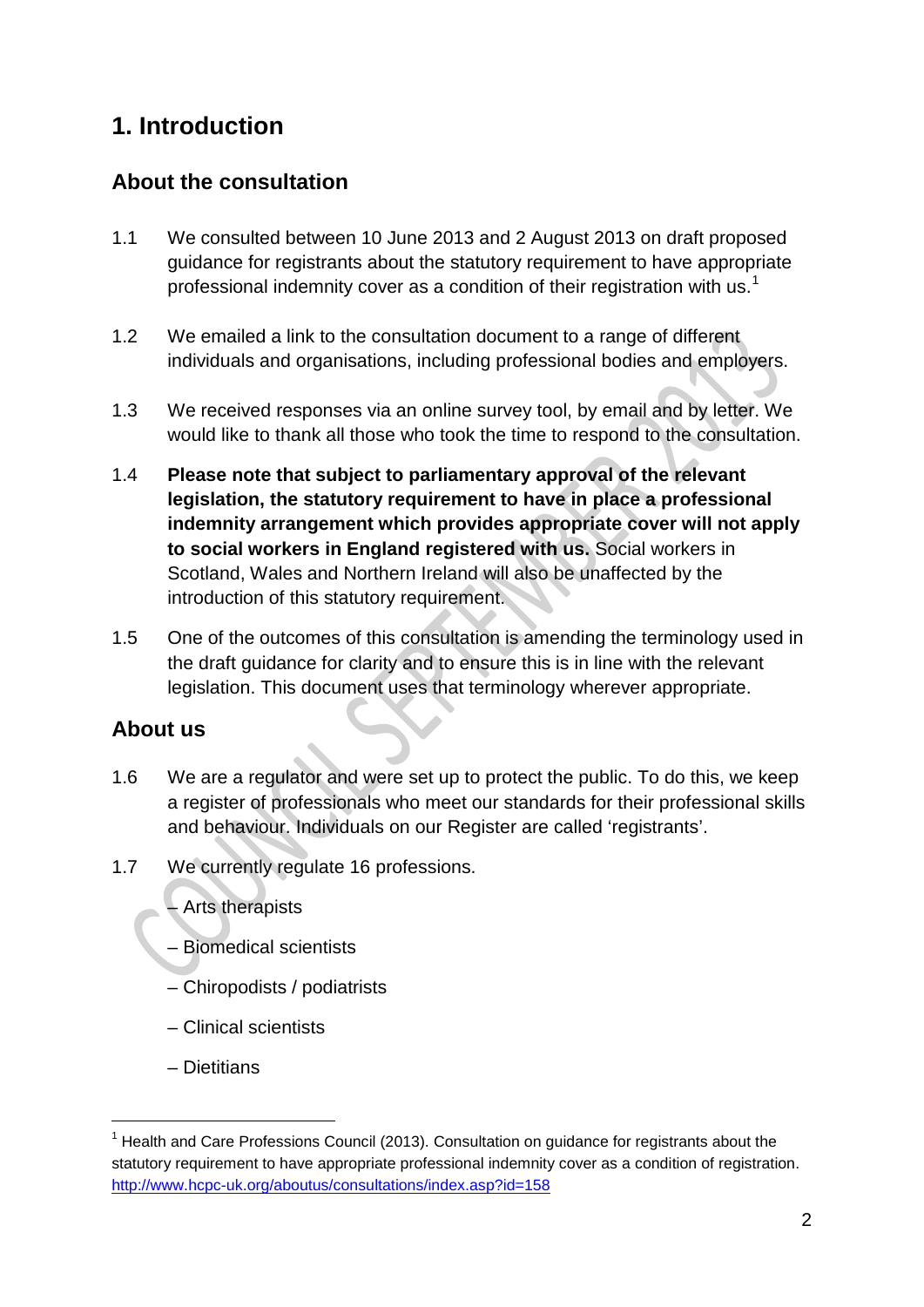- Hearing aid dispensers
- Occupational therapists
- Operating department practitioners
- Orthoptists
- Paramedics
- Physiotherapists
- Practitioner psychologists
- Prosthetists / orthotists
- Radiographers
- Social workers in England
- Speech and language therapists

## **About this document**

- 1.8 This document summarises the responses we received to the consultation and our decisions as result. The document is divided into the following sections:
	- **Section 2** explains how we handled and analysed the responses we received, providing some overall statistics from the responses.
	- **Section 3** provides a high level summary of the responses we received to the consultation.
	- **Section 4** outlines the comments we received in relation to each of the consultation questions.
	- **Section 5** outlines our responses to the comments we received and the changes we are making as a result.
	- **Section 6** lists the organisations which responded to the consultation.
- 1.9 In this document, 'you' or 'your' are references to respondents to the consultation; 'we' and 'our' are references to the Health and Care Professions Council.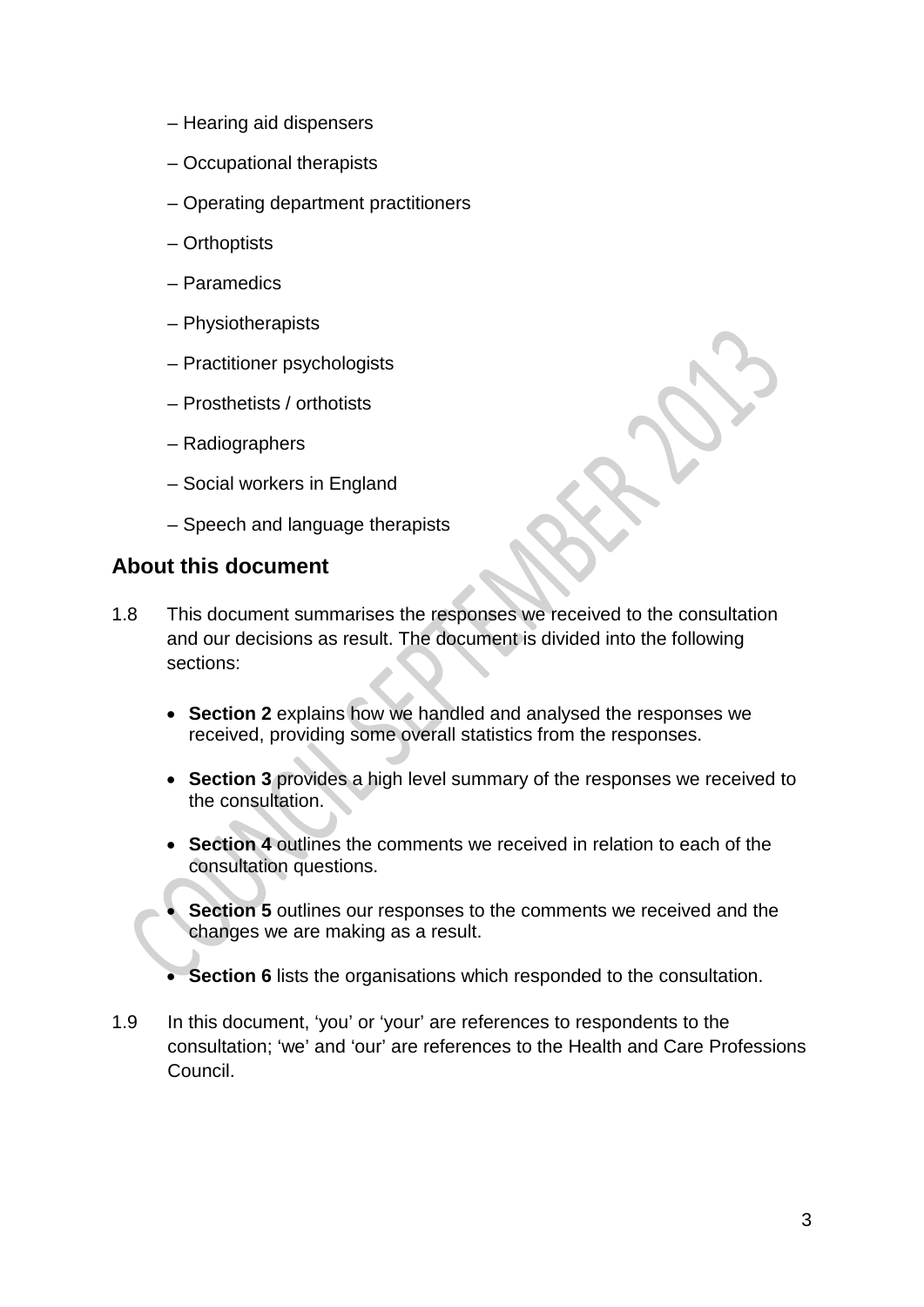# **2. Analysing your responses**

2.1 Now that the consultation has ended, we have analysed all the responses we received. While we cannot include all of the responses in this document, a summary of responses we received can be found in section three.

## **Method of recording and analysis**

- 2.2 The majority of respondents used our online survey tool to respond to the consultation. They self-selected whether their response was an individual or an organisation response, and, where answered, selected their response to each question (e.g. yes; no; partly; don't know). Where we received responses by email or by letter, we recorded each response in a similar manner.
- 2.3 When deciding what information to include in this document, we assessed the strength and frequency of the comments made across the consultation responses and identified common themes.

## **Statistics**

- 2.4 We received 171 responses to the consultation document. 136 (80 per cent) responses were made by individuals and 35 (20 per cent) responses were made by organisations.
- 2.5 The breakdown of respondents and of responses to each question is shown in the graphs and tables that follow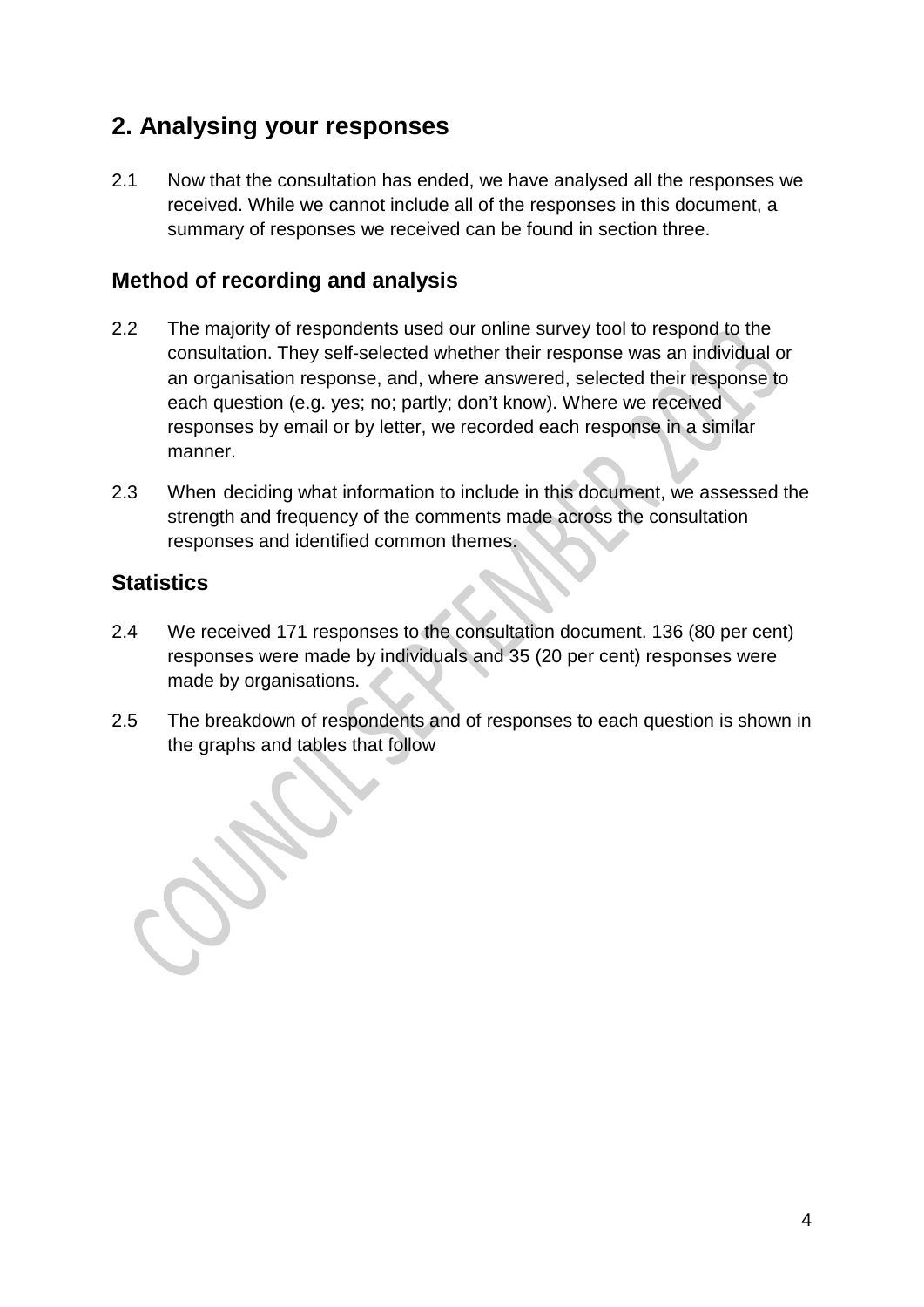

#### ■ Educator

- **HCPC** registered professional
- Other registered professional
- Service user or carer
- Other

## **Graph 2 – Breakdown of HCPC registered respondents**

Respondents identifying themselves as HCPC registered professionals were asked to select their profession.



- Education provider
- **Employer**
- Professional body
- Public body
- Regulator
- Service user organisation
- Other

## **Graph 1 – Breakdown of individual responses**

Respondents were asked to select the category that best described them. No respondents primarly identified themselves as 'service users or carers' or 'other'.



Individuals responding on behalf of an organisation were asked to select the category that best described their organisation. The majority of those who selected 'other' described their organisations as trade unions.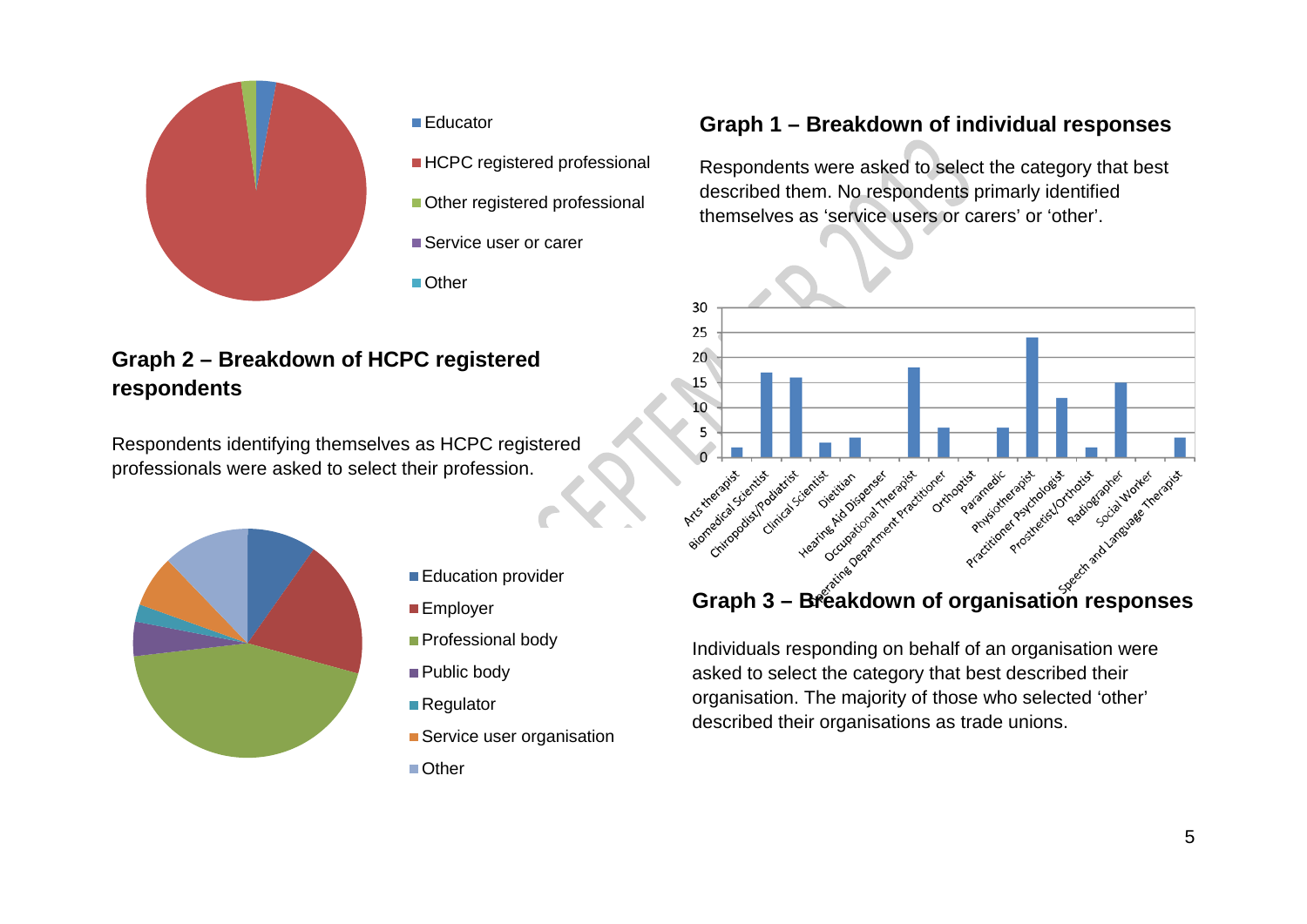## **Table 1 – Breakdown of responses to each question**

| Question                                                                                                                                       | <b>Yes</b>   | No        | <b>Partly</b> | Don't<br>know | <b>No</b><br>answer |
|------------------------------------------------------------------------------------------------------------------------------------------------|--------------|-----------|---------------|---------------|---------------------|
| Q1. Is the guidance clear and easy to                                                                                                          | 125          | 7         | 28            | 4             | (4%)                |
| understand?                                                                                                                                    | (73%)        | (4%)      | (16%)         | (2%)          |                     |
| Q2. Is the guidance applicable to different<br>groups of health and care professionals affected<br>by the requirement to hold indemnity cover? | 107<br>(63%) | 6<br>(4%) | 9<br>(5%)     | 33<br>(19%)   | 16<br>(9%)          |
| Q3. Could any parts of the guidance be                                                                                                         | 22           | 97        | (4%)          | 30            | 15                  |
| reworded or removed?                                                                                                                           | (13%)        | (57%)     |               | (18%)         | (9%)                |

## **Table 2 – Breakdown of responses by respondent type**

|            | <b>Individuals</b> |           |               |                 | <b>Organisations</b> |            |           |               |                |           |
|------------|--------------------|-----------|---------------|-----------------|----------------------|------------|-----------|---------------|----------------|-----------|
|            | Yes                | <b>No</b> | <b>Partly</b> | Don't           | <b>No</b>            | <b>Yes</b> | <b>No</b> | <b>Partly</b> | Don't          | <b>No</b> |
|            |                    |           |               | know            | ans                  |            |           |               | know           | ans       |
|            | 100                | 6         | 21            | $\overline{4}$  | 5                    | 25         | 1         | 7             | 0              | 2         |
| Question 1 | (73%)              | (4%)      | (15%)         | (3%)            | (4%)                 | (71%)      | (3%)      | (20%)         | (0%)           | (6%)      |
|            |                    |           |               |                 |                      |            |           |               |                |           |
|            | 88                 | 4         | $3 -$         | 32 <sup>2</sup> | 9                    | 19         | 2         | 6             |                | 7         |
| Question 2 | (65%)              | (3%)      | (2%)          | (24%)           | (6%)                 | (54%)      | (6%)      | (17%)         | (3%)           | (20%)     |
|            |                    |           |               |                 |                      |            |           |               |                |           |
|            | 13                 | 81        | 5             | 28              | 9                    | 9          | 16        | 2             | $\overline{2}$ | 6         |
| Question 3 | (10%)              | (60%)     | (4%)          | (21%)           | (7%)                 | (26%)      | (17%)     | (6%)          | (6%)           | (17%)     |
|            |                    |           |               |                 |                      |            |           |               |                |           |

- Percentages in the tables above have been rounded to the nearest whole number and therefore may not add to 100 per cent.
- Questions 1 and 2 included sub-questions that invited long answer responses and question 4 invited any further comments rather than 'yes' or 'no' answers, as such they have not been included in the above table and a summary of responses to these questions can be found in section 3 of this document.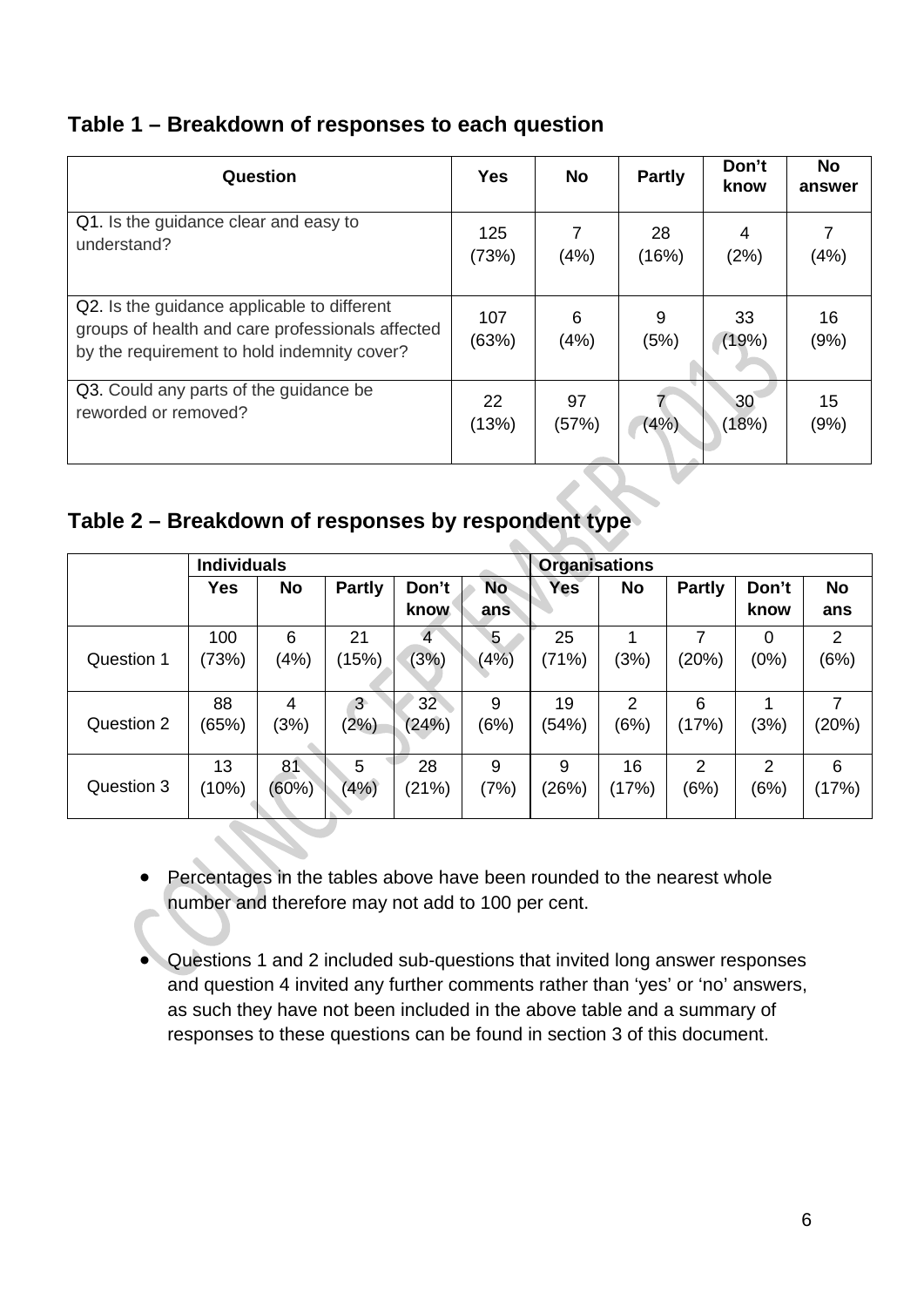# **3. Summary of responses**

## **Improving the guidance**

- 3.1 A large majority of respondents welcomed the guidance aimed at registrants about the statutory requirement to have a professional indemnity arrangement in place as a condition of registration.
- 3.2 A number of respondents suggested that the guidance could be improved by redressing the balance of responsibility between employers and registrants to ensure appropriate cover.
- 3.3 Several responses suggested that the guidance would benefit from defining professional indemnity in relation to other indemnity insurance arrangements.

## **Applicability to different groups**

- 3.4 The majority of respondents considered that the guidance was applicable to different groups of health and care professionals affected by the requirement.
- 3.5 However, some respondents suggested further clarification should be provided about how the requirement applies to registrants not currently in practice and applicants for registration.
- 3.6 We received some questions about who the new requirement applies to including why social workers registered with the HCPC were not included in the requirement, but educational psychologists were.

## **Amendments to the guidance**

- 3.7 Most respondents considered that the guidance did not require any amendment.
- 3.8 A few respondents suggested that the terminology relating to professional indemnity should be used more consistently and others suggested that the terminology should match that used in relevant legislation.
- 3.9 A number of other amendments were suggested by respondents in order to improve the clarity and readability of the guidance.

## **Additional comments**

3.10 Some respondents provided additional comments about the guidance providing detailed suggestions about the wording and content of the guidance.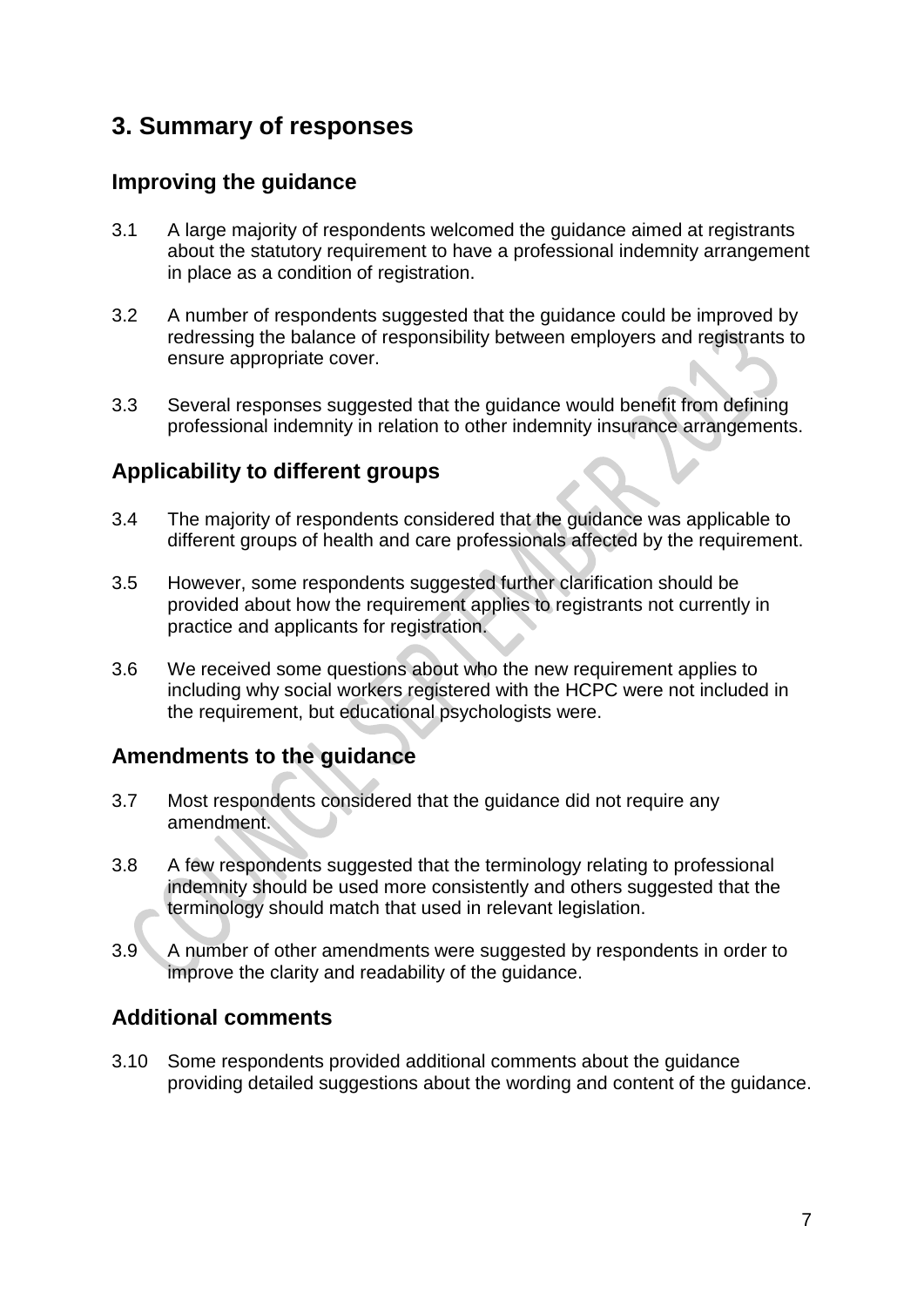# **4. Responses to consultation questions**

4.1 This section contains comments made in response to the questions within the consultation document.

## **1) Is the guidance clear and easy to understand? How could we improve it?**

- 4.2 The majority of respondents welcomed the proposed guidance about professional indemnity arrangements and considered that it was clear. A number of respondents commented that the document was appropriately written and easy to understand.
- 4.3 A small percentage of respondents considered that the document could be improved. There was no significant difference between the responses of individuals and those of organisations.
- 4.4 The most frequently suggested improvement was to include a definition of professional indemnity in the guidance. Several respondents further commented that a distinction between this and different types of indemnity arrangements would also be beneficial, suggestions included public liability, vicarious liability, professional liability, and treatment liability insurance.
- 4.5 Several respondents commented on parts of the guidance which relate to employers as they considered that the balance of responsibility between registrants and employers could be clarified.
	- Several respondents suggested that the guidance could provide further reassurance to registrants working in the NHS by explaining that NHS employees will already have appropriate cover through their employers' professional indemnity arrangements.
	- A few respondents were concerned that the guidance states that it is a registrant's responsibility to check the indemnity arrangements of their employers, when registrants may not have access to this information as they are not party to the terms of the insurance arrangement.
	- A few further respondents were concerned that registrants could be held accountable if their employer had not fully understood their professional indemnity needs which resulted in registrants lacking appropriate cover for their employed work.
- 4.6 A number of other improvements were also suggested by other respondents.
	- Several respondents said that it would be helpful if the guidance contained more information about where registrants might obtain advice and support about the type of arrangement they need. They suggested that this might include references to professional bodies and/or links to organisations that provide specialist cover.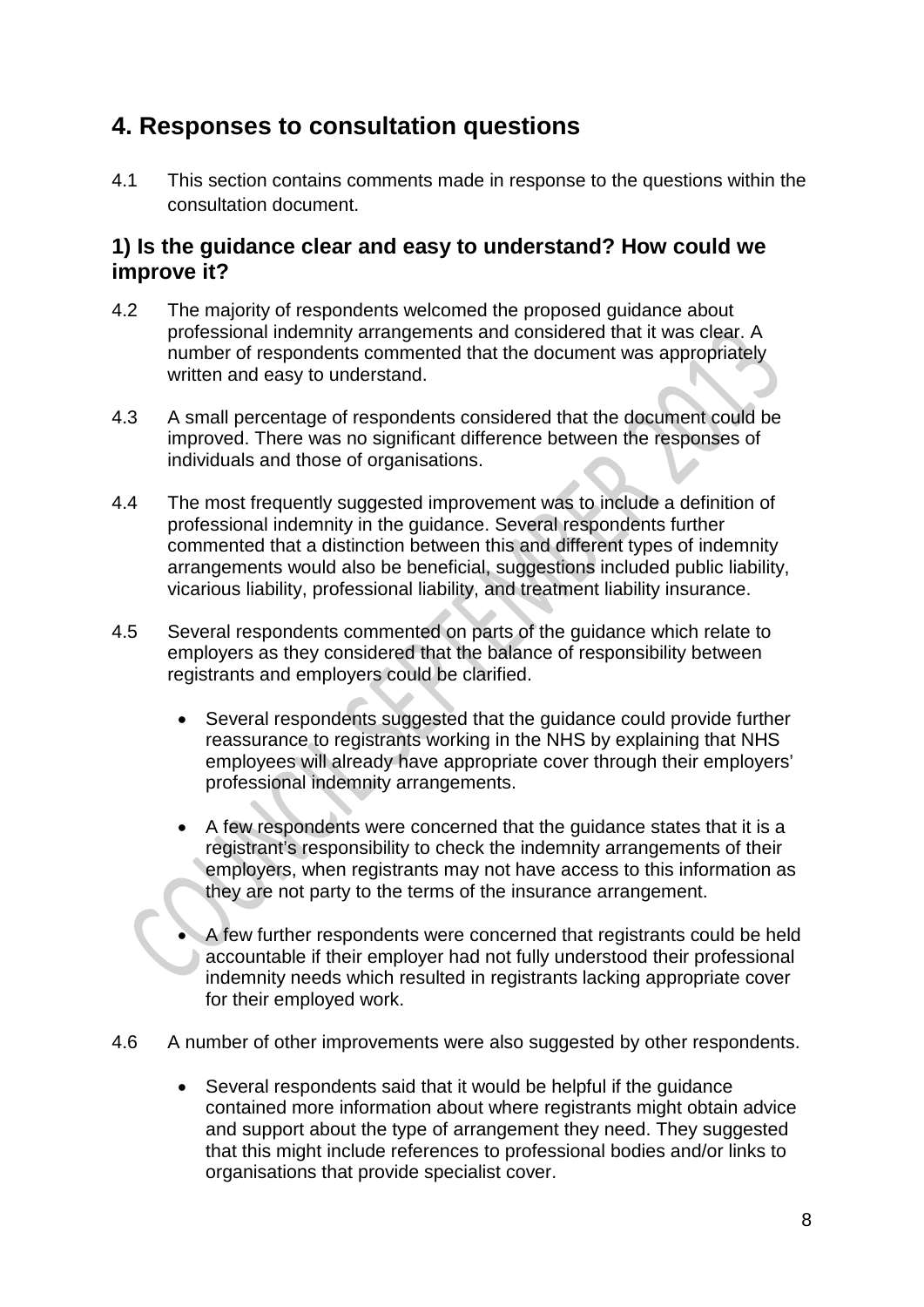- Some respondents suggested that the guidance should provide guidelines about the level of indemnity members of each profession may need. Other respondents suggested that hypothetical examples to clarify the types of issues registrants should be thinking about when checking their indemnity arrangements would be appropriate.
- A few respondents considered that, as currently drafted, the guidance excluded the possibility of registrants obtaining cover from other organisations including unions and medical defence organisations. They argued that these should also be included in the guidance.

## **2) Is the guidance applicable to different groups of health and care professionals affected by the requirement to hold indemnity cover? If not, which groups have we missed?**

- 4.7 Many respondents to the consultation agreed that the guidance was applicable to the different groups of health and care professionals affected by the indemnity requirement. There was a small disparity in the responses as 63 per cent of individuals considered this was the case while 54 per cent of organisations answered the same.
- 4.8 Several respondents said that the guidance should include a section for newly qualified professionals who are applying for registration for the first time. These respondents were concerned that it would be difficult to make professional indemnity arrangements without first being registered with the HCPC.
- 4.9 A number of respondents said that that the guidance should more explicitly explain what the requirement meant for registrants who were not in practice. Some respondents suggested this could specifically address:
	- registrants in between jobs;
	- retired registrants;
	- registrants working in management; and
	- registrants working in academia.
- 4.10 A couple of these respondents also had questions as to how the professional indemnity requirement would apply to:
	- registrants working overseas;
	- temporary registrants; and
	- visiting European health professionals.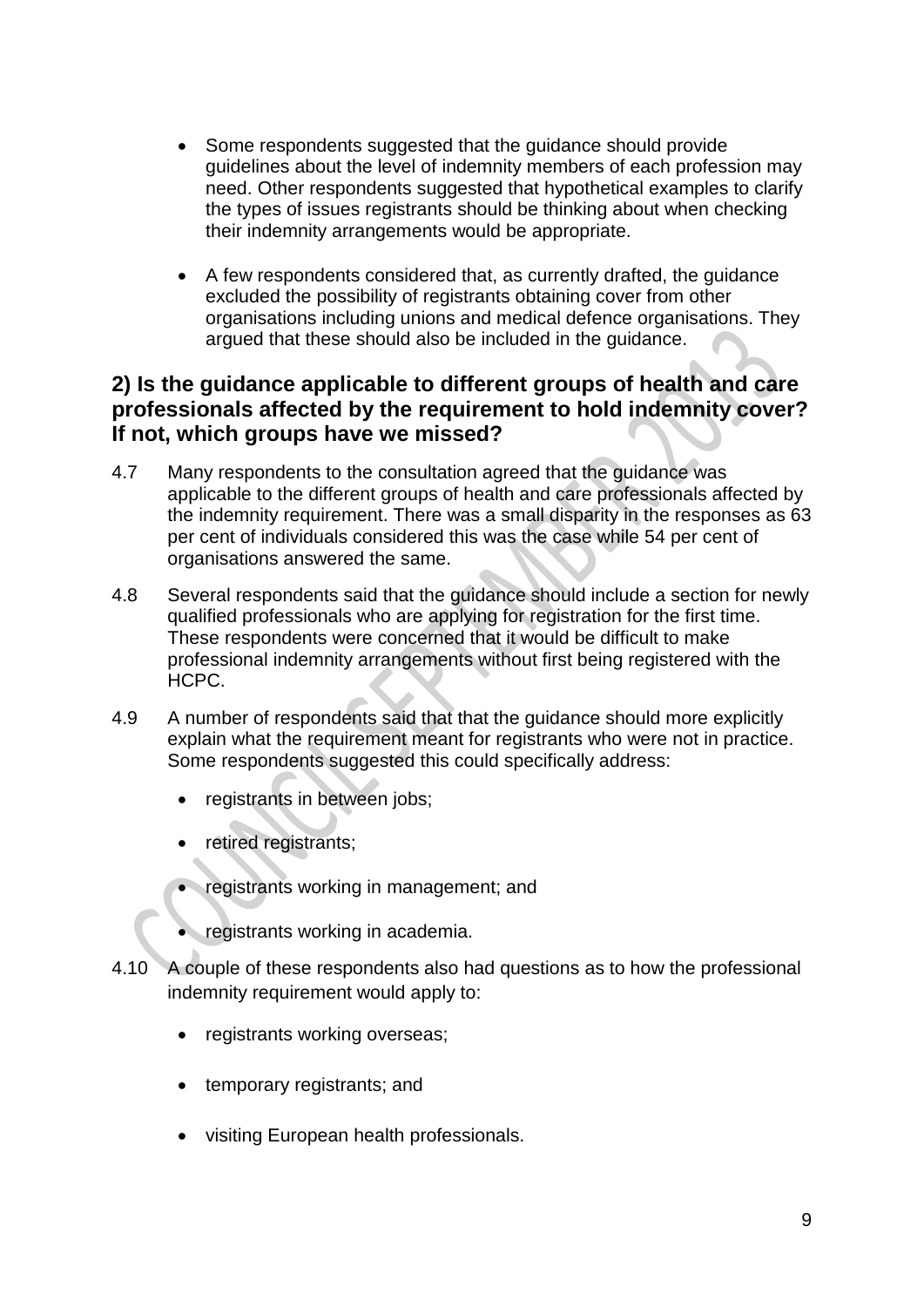- 4.11 A few profession-specific comments were made about the statutory professional indemnity requirement and the guidance we aim to produce on the issue.
	- Social workers. Some respondents considered that the guidance could include further information to explain why social workers in England are exempt from the requirement to have a professional indemnity arrangement.
	- Educational psychologists. A few respondents considered that educational psychologists should not be regarded as health professionals, but as care professionals, and as such be exempt from this requirement.
	- Clinical scientists. A small number of respondents argued that it can be difficult to make professional indemnity arrangements for specialised scopes of practice. They considered that often insurers do not understand the professions well enough to be able to provide accurate quotes, and suggested that the guidance could provide links to companies which provide specialist cover.
- 4.12 One respondent considered that the duty to disclose information to an indemnity provider was less applicable to arrangements made by a registrant by virtue of their membership of a professional body. They argued that as individual registrants would not be party to the terms of the agreement, they would not be expected to disclose information about their practice.
- 4.13 A few respondents noted that a number of groups that the HCPC does not regulate were not included in the guidance, such as assistants / support workers, pharmacists, nurses and students.

## **3) Could any parts of the guidance be reworded or removed?**

- 4.14 Over half of all respondents considered that it was not necessary for the guidance to be amended. We received a number of responses to the consultation that said that the guidance was clear and appropriately structured and written.
- 4.15 There was a slight discrepancy in the responses received from individuals and organisations, only 10 per cent of individuals considered that the guidance required amendment while 26 per cent of organisations responded the same.
- 4.16 Several respondents considered that the guidance should be reworded to ensure consistency in terminology relating to types of indemnity arrangements throughout the guidance to avoid confusion.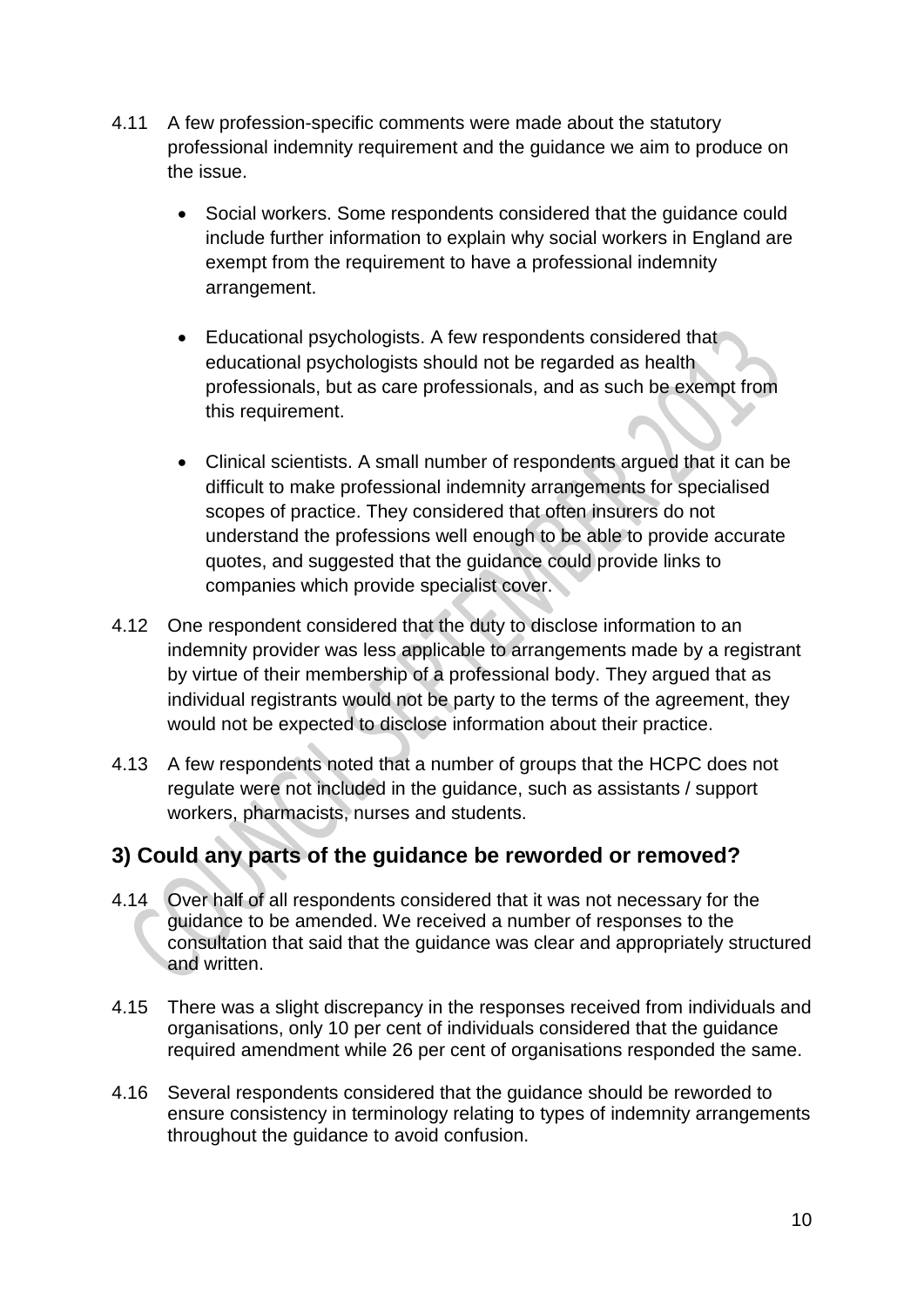- 4.17 A few respondents further added that the guidance should replace references to 'indemnity insurance' to 'indemnity arrangements' to reflect legislation on this issue.
- 4.18 One respondent suggested that the guidance included references to professionals in the UK, to more explicitly cover professionals working in Scotland, Wales and Northern Ireland.
- 4.19 A few respondents suggested that when redrafting the guidance the HCPC may wish to consider reducing the amount of legal language, numbering subsections, removing duplication and revising the structure and grammar of some parts of the guidance.

## **4) Do you have any other comments on the draft guidance?**

- 4.20 Several respondents indicated that they had other comments to make in relation to the draft guidance.
	- A few respondents considered that the guidance would be too long for some registrants and suggested that it should either be reduced in length, or an accessible summary version should also be produced.
	- One respondent anticipated that the introduction of this statutory requirement would be difficult for the majority of registrants to understand, and as such the guidance will need to be widely disseminated and communicated.
	- A further respondent said that it was important that the guidance on this issue aligned with that of other regulators.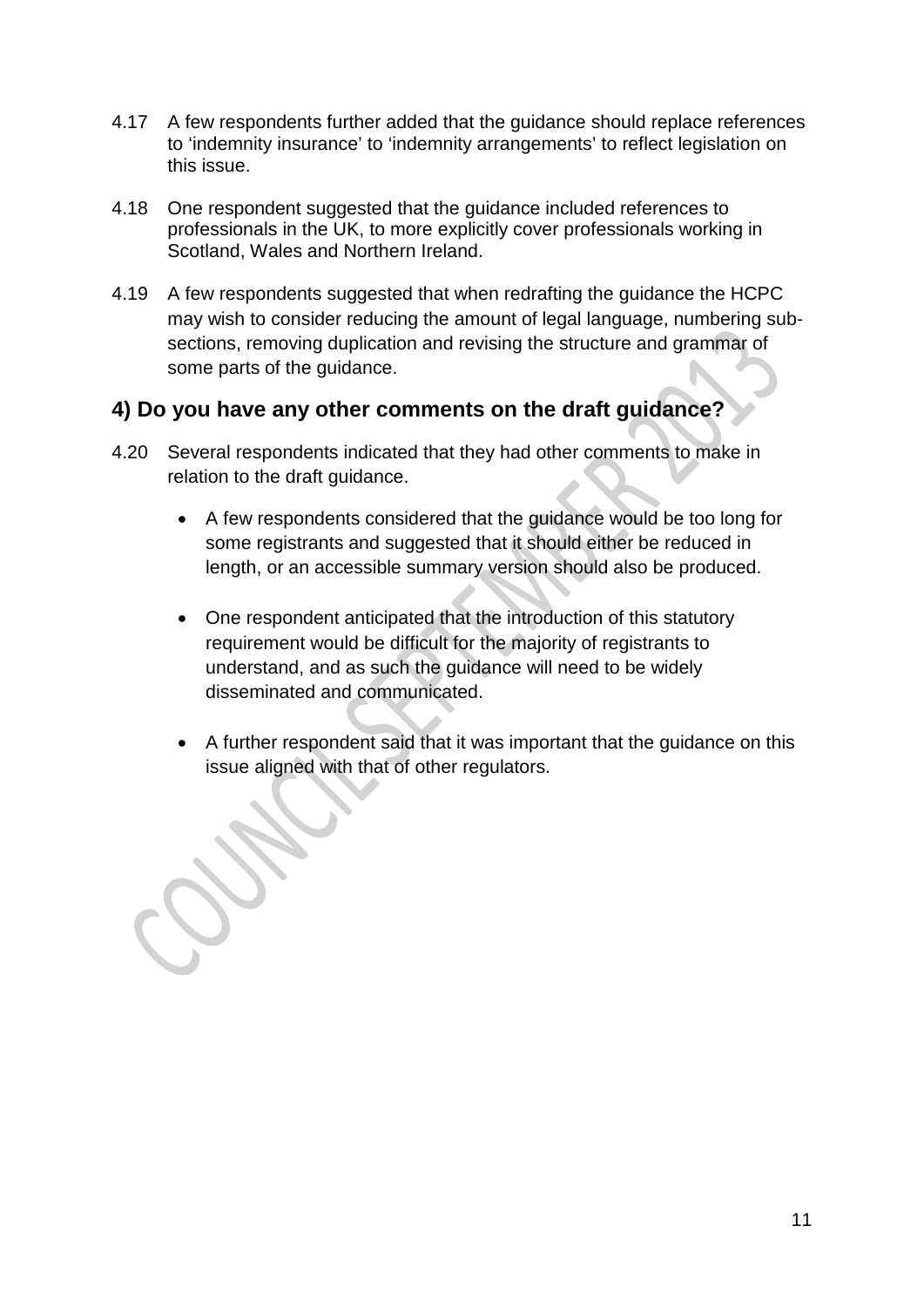# **5. Our comments and decisions**

5.1 The following explains our decisions in some key areas. We have considered carefully all the comments we received to the consultation and have used them to revised the draft guidance.

## **Scope of the statutory requirement**

- 5.2 The statutory requirement to have in place a professional indemnity arrangement which provides appropriate cover as a condition of registration is being introduced by the UK Government in order to implement a European Directive on cross-border healthcare.
- 5.3 We received some responses who questioned why this new statutory requirement did not apply to social workers in England and why it did apply to educational psychologists.
- 5.4 The scope of the European Directive, which the UK Government is implementing in via secondary legislation, does not extend to professions which are considered in law to be social care professions, including social workers. However, it does apply to all the other professions regulated by the HCPC. The UK Government is unable to exceed the scope of the European Directive to extend the requirement to social workers in England, or to remove other professions from scope. The HCPC has no control over the scope of this legislation. We have amended the draft guidance to make it clearer why social workers registered with us will not have to meet this requirement (although they may meet it in any event).
- 5.5 With respect to educational psychologists, we anticipate that many will already meet this requirement because they will work solely for local authorities or for other employers and can rely on their employer's indemnity arrangements. Others who undertake self-employed work may already have made their own indemnity arrangements.

## **Applicants and registrants who are not in practice**

- 5.6 The draft guidance included information about how applicants and registrants who were not in practice would be affected. However, we received some responses which expressed concern about how these groups would be affected which suggested that we needed to set out in a clearer way how the requirement affected these groups.
- 5.7 Applicants for registration will not need to have a professional indemnity arrangement in place when they apply for registration. We recognise that if we did insist on this this may act as a barrier to registration as individuals may not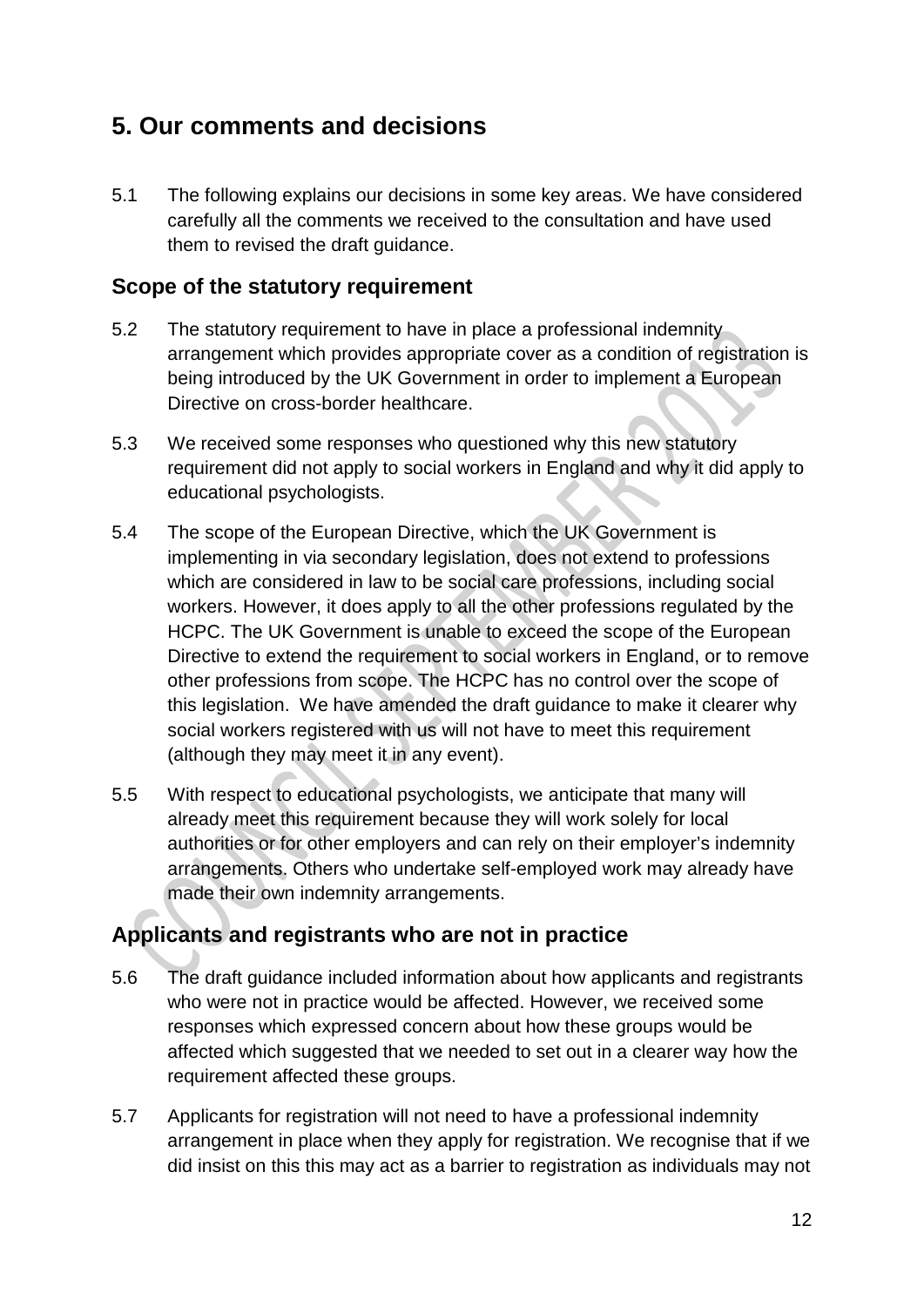be able to make arrangements until they are registered. We will instead require applicants for registration to confirm that they understand the requirement to have in place a professional indemnity arrangement which provides appropriate cover and that they will have such an arrangement in place when they start to practise.

- 5.8 Registrants who are not in practice at the point of their renewal will also need to declare that they understand the requirement and commit to having an arrangement in place when they begin to practise again.
- 5.9 We have amended the draft guidance to strengthen the information for these groups including by creating separate sub-sections to better signpost readers.

## **Other amendments**

- 5.10 In light of the feedback we received, we have amended the draft guidance in a number of other areas, including the following.
	- We have amended the terminology used (particularly phrases such as 'cover', 'insurance' and 'indemnity') to more accurately reflect that used in the legislation – the guidance will refer to the need to have in place a professional indemnity arrangement which provides appropriate cover. This helps ensure consistency across the document and makes the requirement clearer overall. This includes renaming the guidance to 'Professional indemnity and your registration'.
	- We have added unions and defence organisations as potential professional indemnity providers.
	- We have amended the guidance in a number of places to ensure that we are clearer about the balance of responsibility between employers and registrants who are employed. We have made it clear that an employer's indemnity arrangements will only provide cover for activities performed by an employee during the course of their employment and which the employer has authorised.
	- We have separated out voluntary work from Good Samaritan acts and restructured the content in both areas for clarity.
	- We have created a separate section on declaring information to indemnity providers to make it clearer our expectation that registrants read and understand the terms of any separate cover they take out, and, where required, declare any relevant information to their indemnity provider.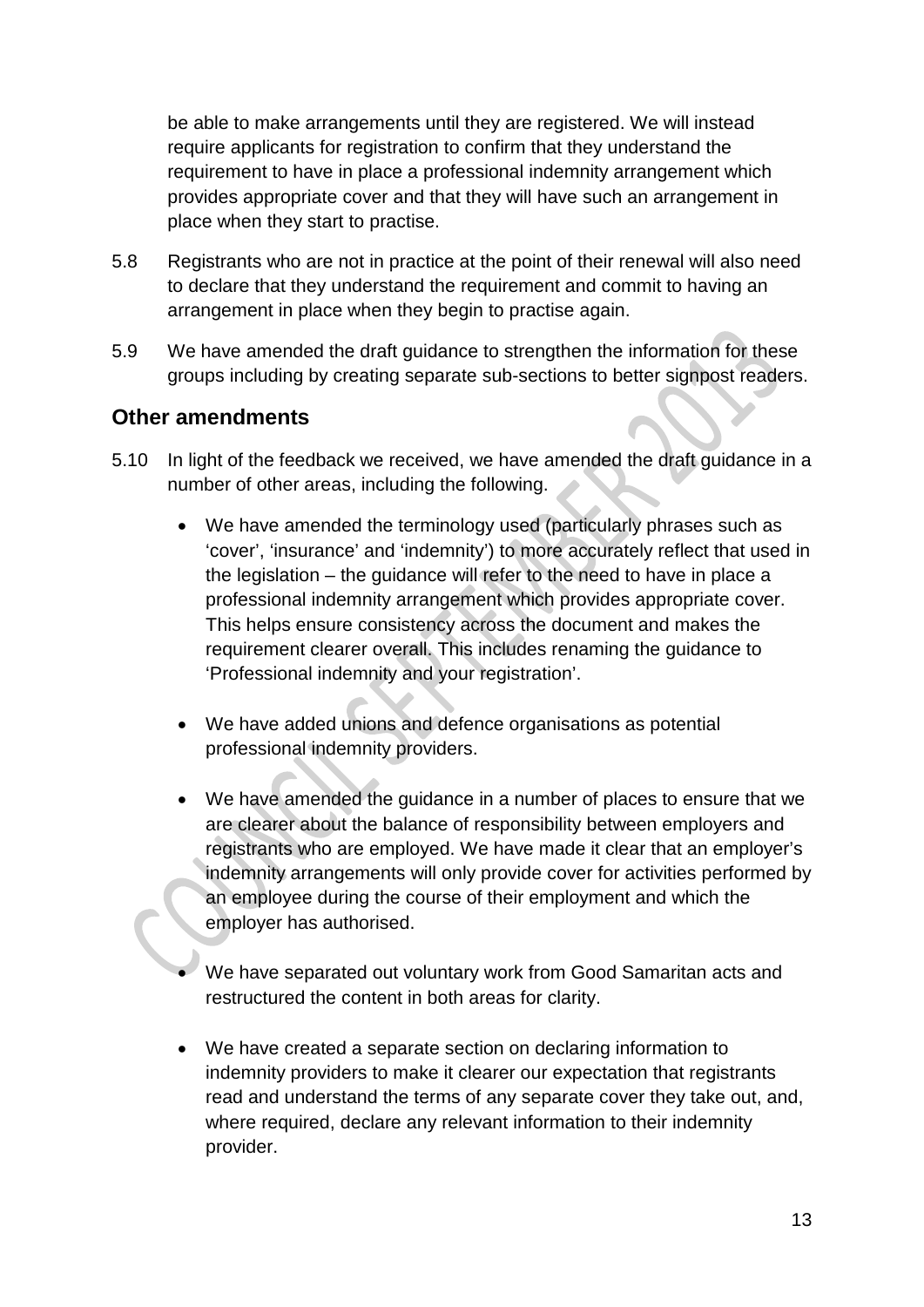- We have amended the ordering and sectioning of the document in a number of places to make it easier to navigate and in particular to ensure that information for different groups is clear and easy to find.
- We have made a number of other amendments to the draft guidance in order to improve its clarity including using plain English as much as possible and removing unnecessary duplication.

## **Frequently asked questions**

- 5.11 We want to make sure that the guidance is as clear as possible, setting-out information and principles which apply to all registrants who are affected by the new requirement. We want to avoid the guidance itself becoming unnecessarily complicated or lengthy.
- 5.12 Alongside the final guidance, we will publish some Frequently Asked Questions (FAQs) on our website to provide further information which can be more readily kept up to date as we start to implement the requirement.
- 5.13 The consultation has been helpful in identifying some areas that we might address in these FAQs including the following.
	- Other types of insurance and how they differ from professional indemnity. The statutory requirement only relates to arrangements which provide cover for claims about professional practice. Other types of insurance, such as public liability insurance, might be held by some registrants but are not required as a condition of registration.
	- Students. Students studying on HCPC approved pre-registration education and training programmes are not required to have made their own professional indemnity arrangements. This requirement applies only to registrants.
	- Visiting European health professionals. We register visiting European health professionals who are working in the UK on a temporary and occasional basis under arrangements put in place by European legislation. The HCPC is unable to apply the professional indemnity requirement to his group. However, these professionals are likely be required by their regulatory body in their own European member state to have such arrangements in place.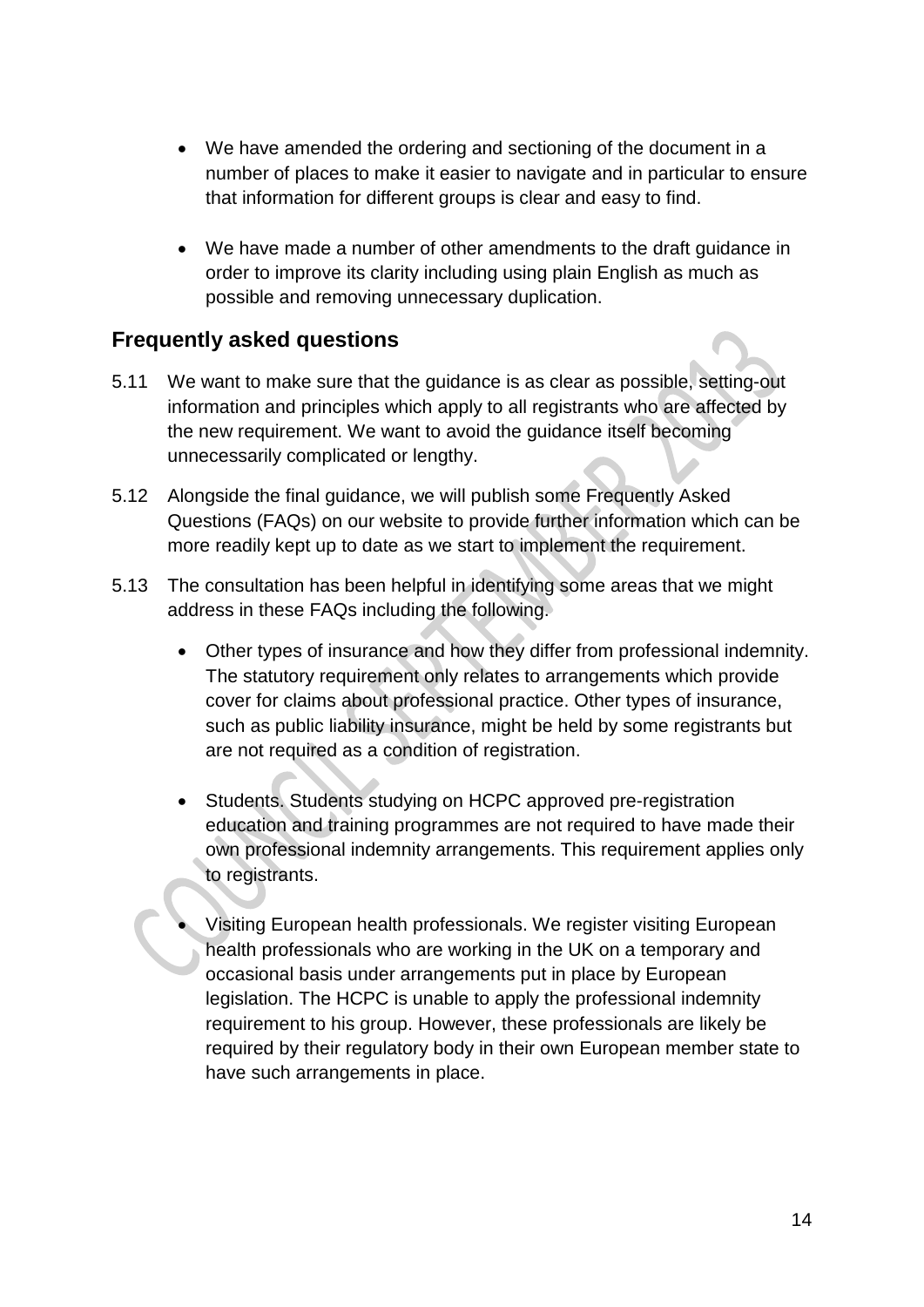# **6. List of respondents**

We have listed below the organisations who responded to our consultation.

Allied Health Professions Federation Association for Clinical Biochemistry and Laboratory Medicine Association for Perioperative Practice Federation of Clinical Scientists Bankside Law Ltd British and Irish Orthoptic Society British Association of Prosthetists and Orthotists British Association of Sexual Health & HIV (BASHH) British Society of Hearing Aid Audiologists Cardiff and Vale UHB Chartered Society of Physiotherapy College of Paramedics Council of Deans of Health Institute of Biomedical Science Institute of Medical Illustrators Medical Protection Society Medicines and Healthcare Products Regulatory Agency National Association of Professional Ambulance Services (NAPAS) NHS Employers Norfolk Community Health and Care NHS Trust Northern Ireland Ambulance Service Palm insurance Royal College of Surgeons of Edinburgh Royal Free London NHS Foundation Trust Shrewsbury and Telford Hospital NHS Trust Society and College of Radiographers South Eastern Health and Social Care Trust Southend University Hospital NHS Foundation Trust The Academy for Healthcare Science The Medical Protection Society The SMAE Institute The Society of Sports Therapists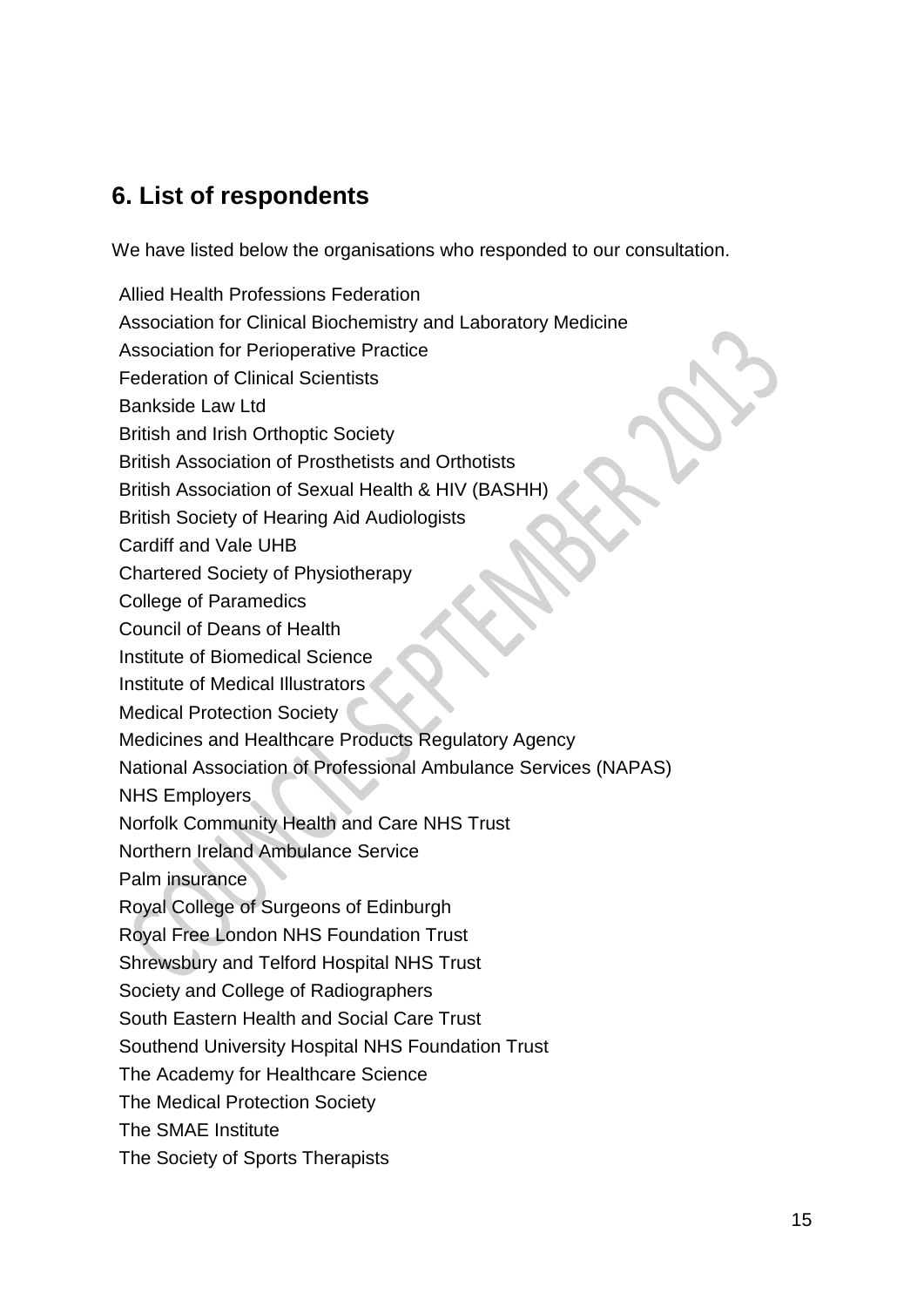UNISON Unite the Union

> N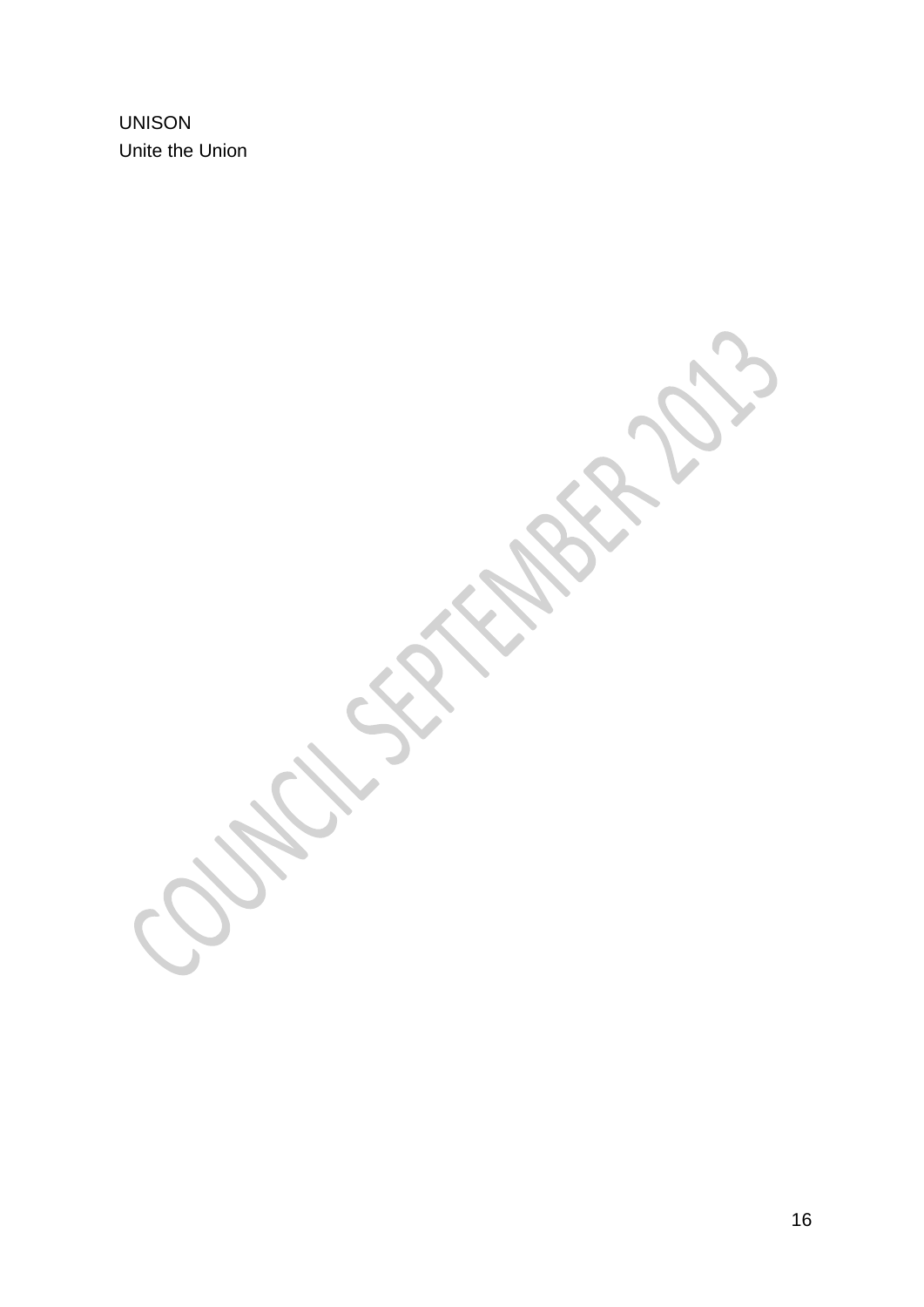Information for registrants

## **Professional indemnity and your registration**

## **1. Introduction**

#### **About this document**

We have written this document about the requirement for registrants to have a professional indemnity arrangement in place as a condition of their registration with us.

hcpc

It explains what this requirement means for registrants. This document will also be helpful for individuals applying for registration with us.

## **The requirement to have a professional indemnity arrangement in place as a condition of registration does not apply to social workers in England.**

This guidance is being published in anticipation of parliamentary approval of the Health Care and Association Professions (Indemnity Arrangements) Order 2013 and amendments to the Health and Care Professions Council (Registration and Fees Rules) Order of Council 2003.

[DN: This will be removed after 1 April 2014]

#### **Your responsibility as a registrant**

As a registrant, you are personally responsible for maintaining your registration and continuing to meet our standards. You are now also responsible for ensuring that you have a professional indemnity arrangement in place when you are registered with us.

This document will help you in understanding our requirements.

#### **How this document is structured**

Throughout this document:

- 'we' and 'us' refers to the Health and Care Professions Council (HCPC);
- 'registrant' refers to a professional on our Register; and
- 'you' or 'your' refers to a registrant or, where stated, an applicant.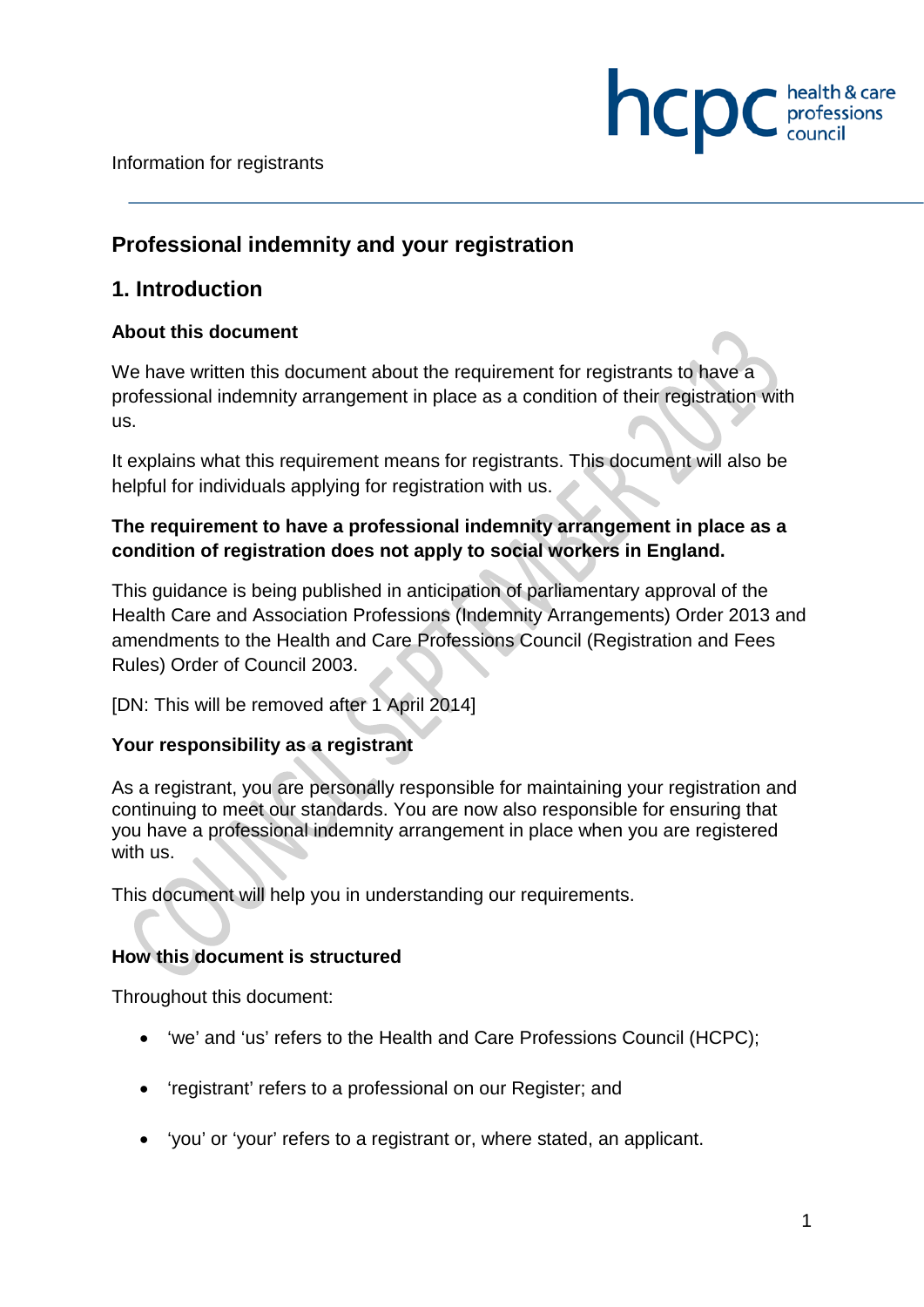## **About us**

We are a regulator and were set up to protect the public. To do this, we keep a register of professionals who meet our standards for their professional skills and behaviour. Individuals on our register are called 'registrants'.

We currently regulate 16 professions:

- Arts therapists
- Biomedical scientists
- Chiropodists / podiatrists
- Clinical scientists
- Dietitians
- Hearing aid dispensers
- Occupational therapists
- Operating department practitioners
- Orthoptists
- Paramedics
- Physiotherapists
- Practitioner psychologists
- Prosthetists / orthotists
- Radiographers
- Social workers in England
- Speech and language therapists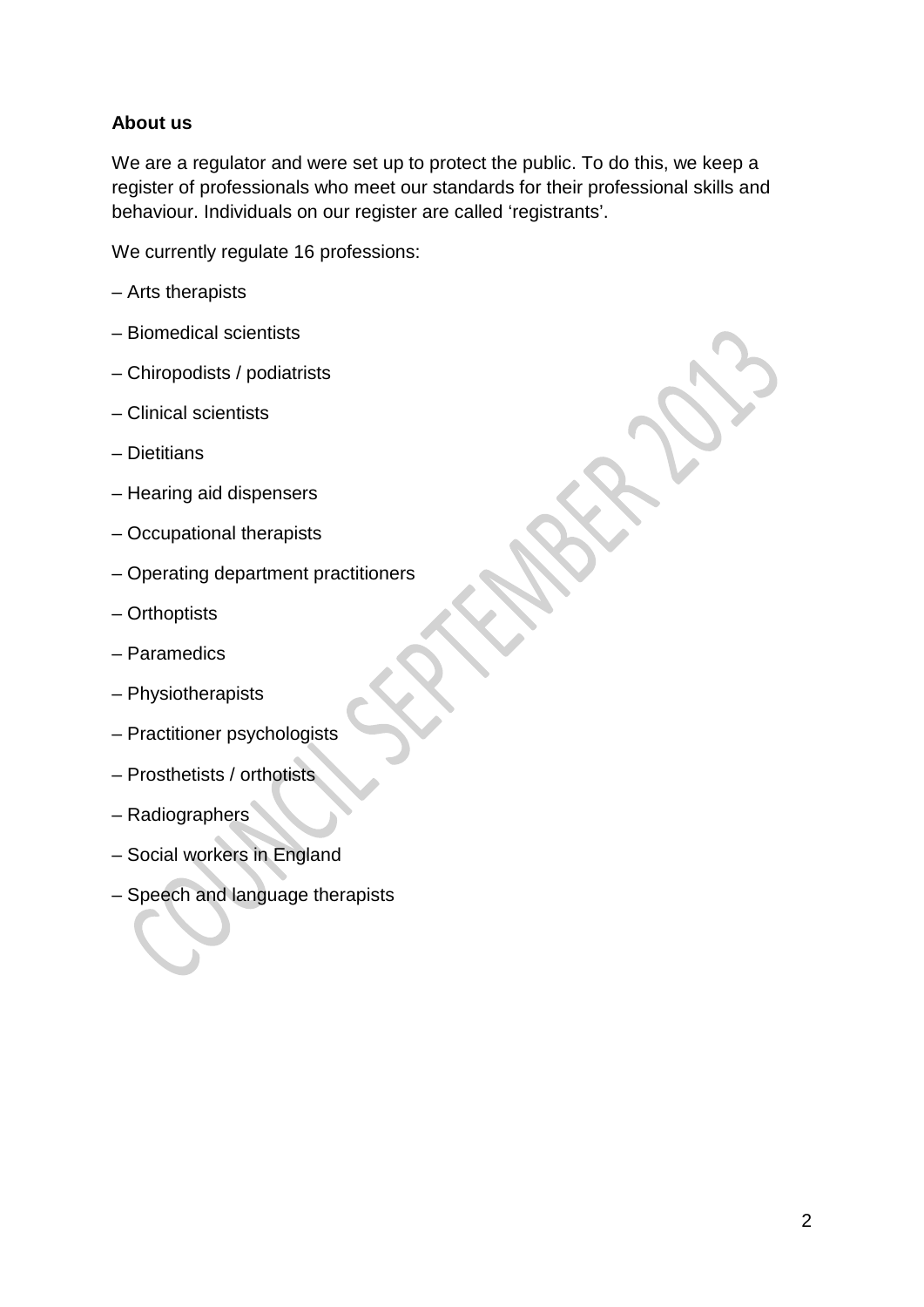## **2. Summary**

The following is a summary of what the requirement to have in place a professional indemnity arrangement means for you. We have explained more about this in section three.

## **Registrants**

If you are a registrant (other than a social worker in England), you are now required to make sure that you have in place a professional indemnity arrangement as a condition of your registration with us. This means the following.

- You must make sure you have a professional indemnity arrangement in place when you practise. This could be an arrangement provided:
	- o through your employer if you are employed;
	- o as part of membership of a professional body, trade union or defence organisation;
	- o directly from an insurer; or
	- o a combination of the above.
- You must make sure that the professional indemnity arrangement you have in place provides appropriate cover. This means that the cover needs to be appropriate to the risks involved in your practice so that it is sufficient in the event that a successful claim is made against you.
- If you are employed, your employer's indemnity arrangements are very likely to provide appropriate cover for the activities that you perform as part of your job.
- If you are self-employed, you are likely to need to make sure that you have put in place your own arrangements for professional indemnity.
- If you undertake both employed and self-employed work you need to make sure that you have professional indemnity arrangements in place which provide appropriate cover for all parts of your practice.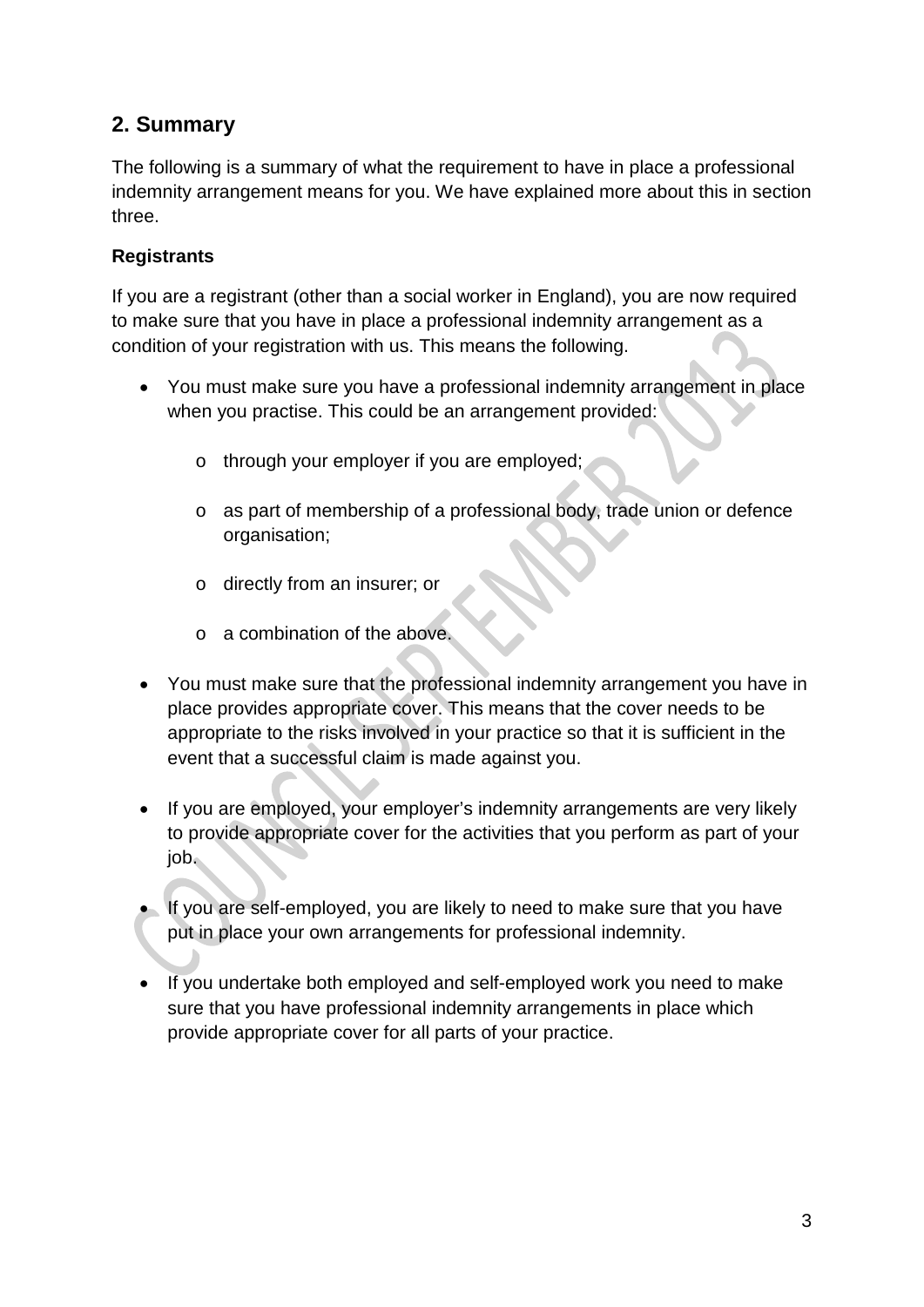• If you are registered with us but are not currently practising, you do not need to have a professional indemnity arrangement in place. However, you will need to ensure that such an arrangement is in place when you begin to practise.

#### **Social workers in England**

• If you are registered with us as a social worker, this condition of registration does not apply to you.

## **Applicants**

• If you are not yet registered with us, we will ask you to complete a selfdeclaration when you apply for registration to confirm that you understand the requirement to have a professional indemnity arrangement in place and that you will have such an arrangement in place when you begin to practise.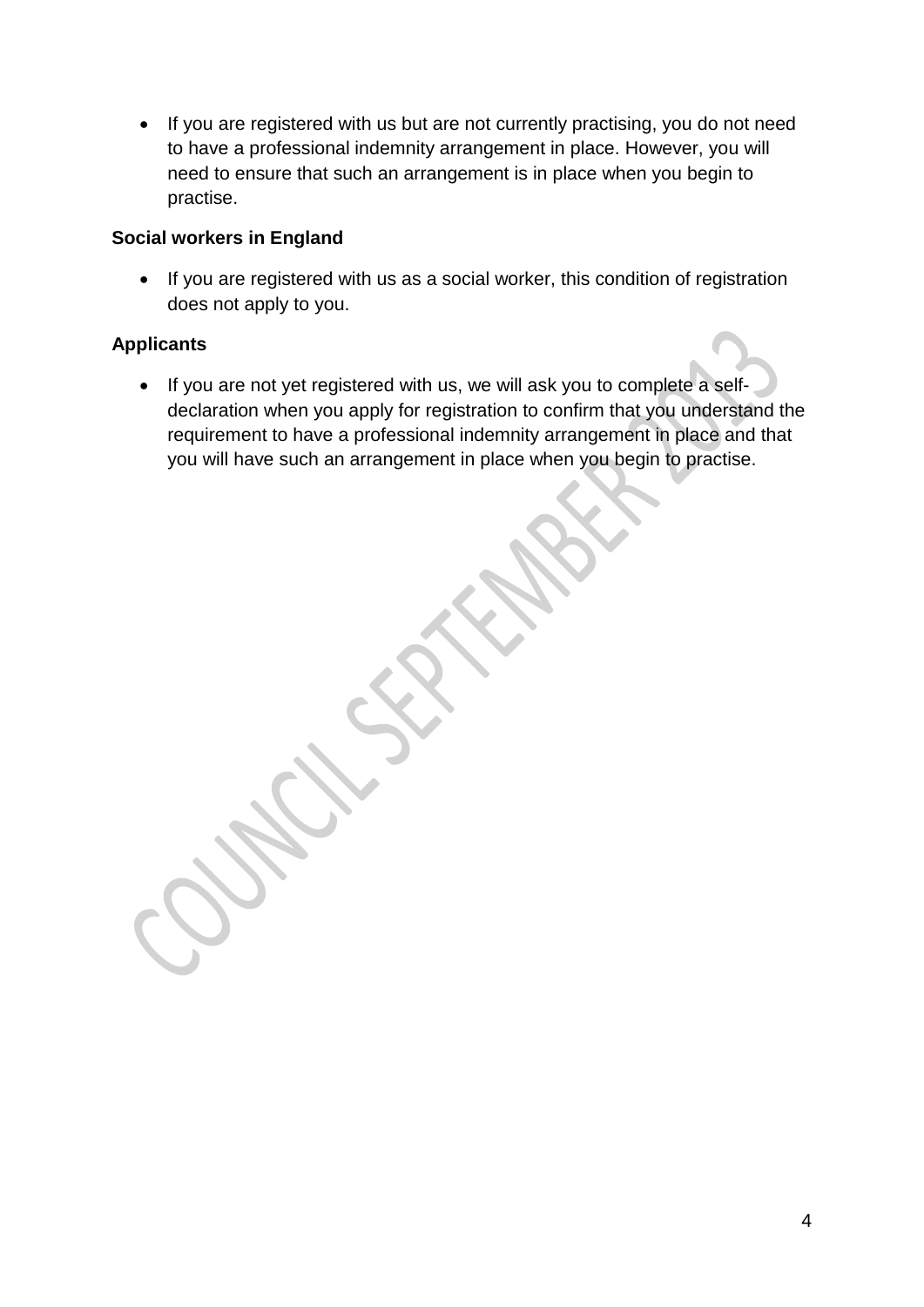## **3. About professional indemnity**

This section provides more information about the requirement to have a professional indemnity arrangement in place as a condition of your registration with us.

#### **A condition of registration**

In 2013, legislation was introduced which requires all registrants (other than social workers in England) to have a professional indemnity arrangement in place as a condition of their registration with us. The arrangement must provide appropriate cover.

This requirement has been introduced so that if a service user is harmed in some way because of the negligence of a registrant, the service user will be able to recover any compensation they may be entitled to.

The requirement to have in place a professional indemnity arrangement applies to all registrants (other than social workers in England) and to all aspects of professional practice.

From April 2014 we will start asking registrants and applicants for registration to make a declaration that they have a professional indemnity arrangement in place which provides appropriate cover, or that they will have such an arrangement in place when they begin practising.

#### **Meeting the requirement**

Many registrants will work in an employed environment, for example, for the National Health Service (NHS), a local authority or in the independent sector, where their employer will indemnify them and/or they will have already made their own professional indemnity arrangements.

#### **This means that many registrants will already meet this requirement and will not need to take any further action.**

However, other registrants may need to take steps to make sure that they have a professional indemnity arrangement in place which provides appropriate cover.

This requirement to have a professional indemnity arrangement in place can be met through one or more of the following.

- A professional indemnity arrangement through your employer.
- A professional indemnity arrangement as part of being a member of a professional body, trade union or defence organisation.
- A professional indemnity arrangement obtained directly through an insurer.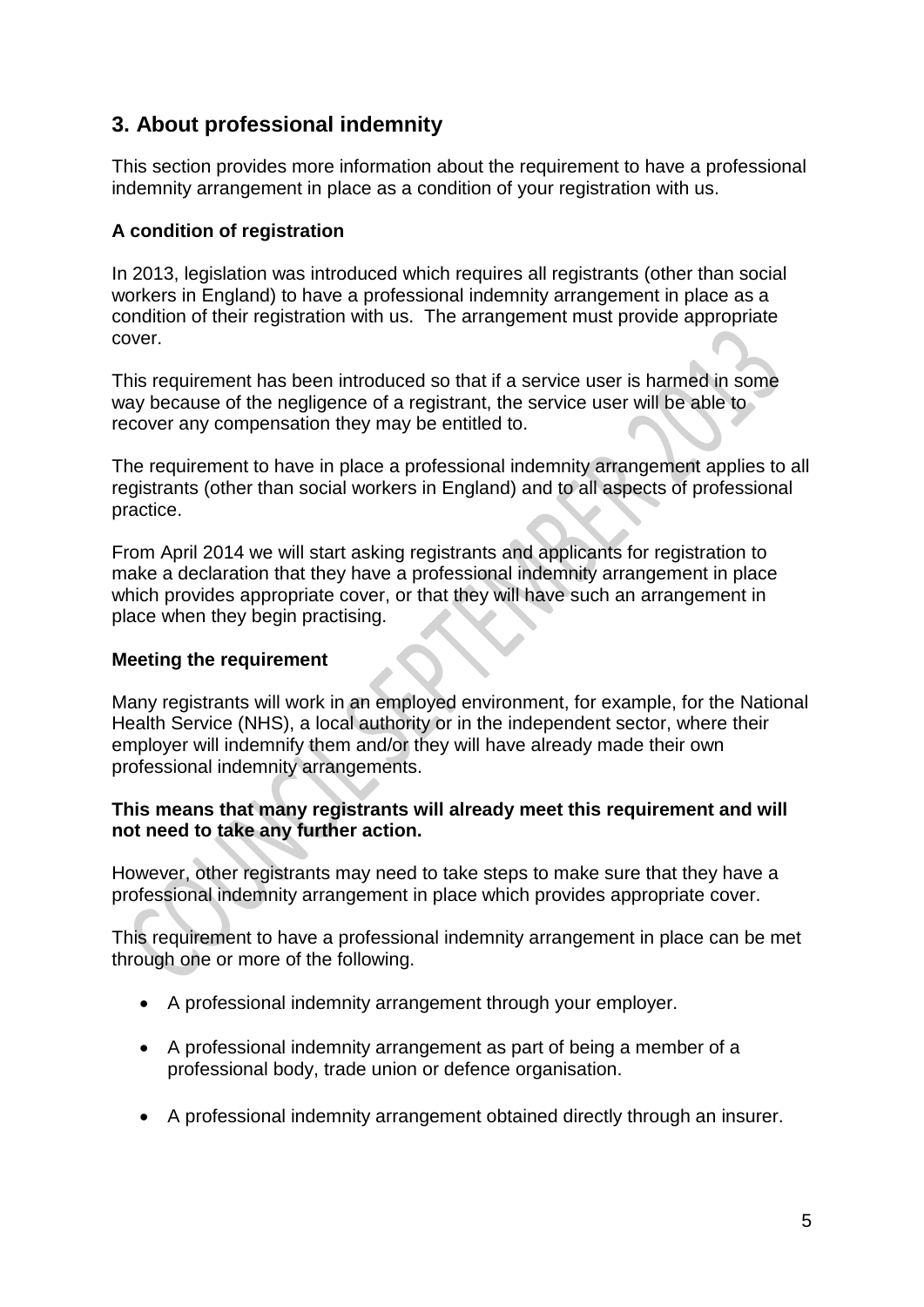#### **'Appropriate cover'**

You must make sure that the professional indemnity arrangement you have in place provides appropriate cover. This means that you must have an arrangement in place which provides cover appropriate to your practice, taking into account the nature and extent of its risks.

This level of cover needs to be sufficient to meet any liability that may be incurred if a successful claim is made against you. What is appropriate cover for you may depend upon a combination of factors, including, for example, the following.

- The practice area or areas you work in.
- The service users you work with.
- The risks involved with your practice.

What might be appropriate cover for one registrant may be inappropriate for another registrant. You need to make sure that you consider the risks which may arise from your own practice and ensure that you have in place a professional indemnity arrangement which provides cover which is appropriate to those risks.

We are unable to advise you about the level of cover that you will need. We consider that you are in the best position, seeking advice as appropriate from your professional body, trade union, defence organisation and/or insurer, to make reasonable, informed decisions about the level of cover which is appropriate to you and your practice. You need to be able to justify your decisions if asked to.

#### **If you are employed**

If you only work for an employer, then your employer is very likely to have professional indemnity arrangements in place which will provide appropriate cover for all the relevant risks related to those activities that you perform as part of your job.

Arrangements may, however, vary between different employers, so if you are unsure, you should always check with your employer.

An employer's arrangement will only provide cover for activities performed by an employee during the course of their employment and which the employer has authorised.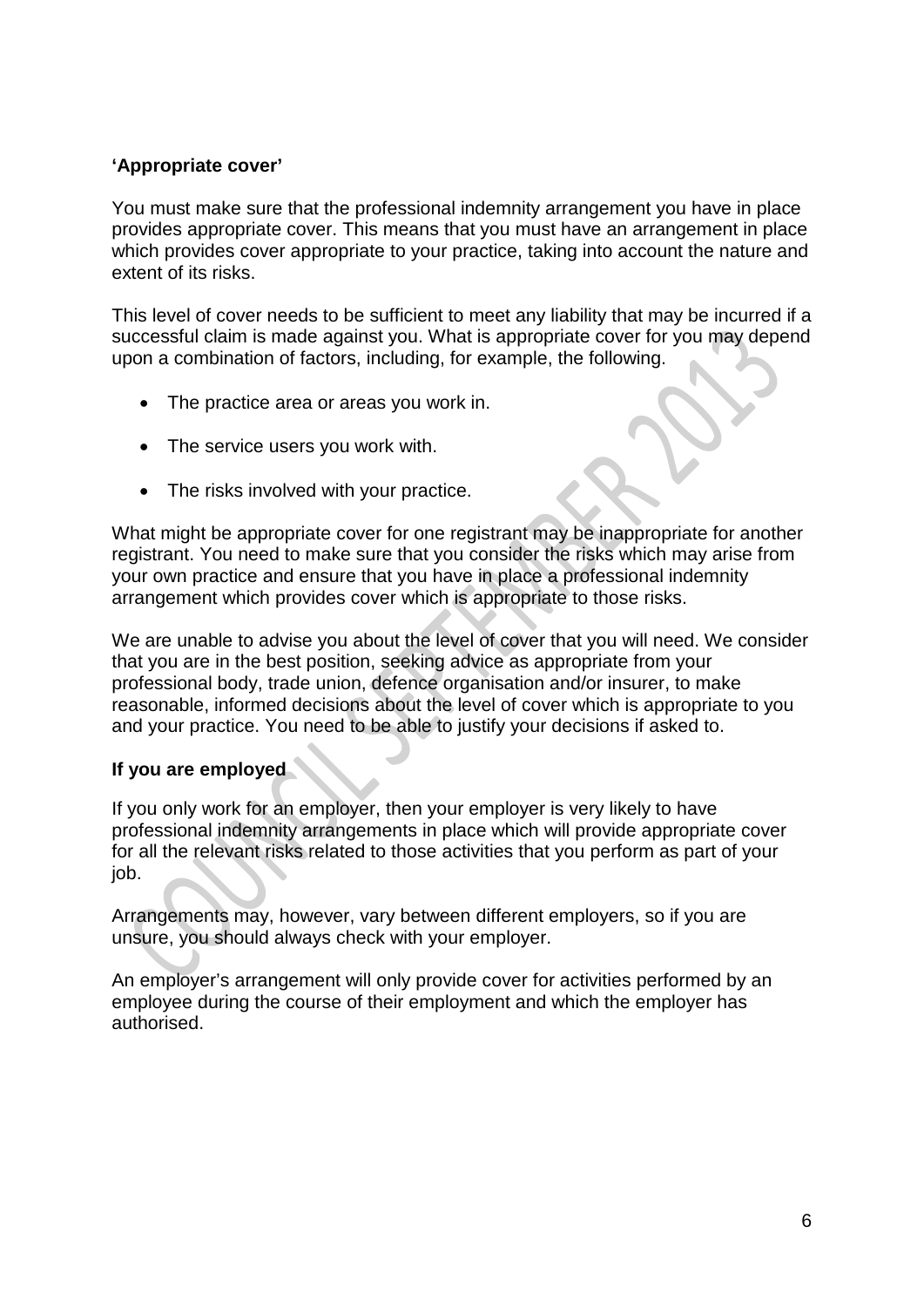#### **If you are self-employed**

If you are self-employed you will need to make sure that you have put in place your own arrangements for professional indemnity. Some professional bodies, trade unions and defence organisations offer professional indemnity cover as part of their membership or for an additional fee. Alternatively you can arrange your own cover directly through an insurer.

#### **If you undertake a combination of employed and self-employed roles**

If you are an employee and you also undertake some self-employed work, you will need to ensure that you have arrangements in place for your self-employed work, as this will not be covered by any arrangements put in place by your employer. You should always make sure you have arrangements in place which provide appropriate cover for all parts of your practice.

#### **If you are registered but not practising**

We recognise that professionals may sometimes be registered with us but not be practising for short periods of time. For example, they might be on a career break or looking for employment.

If you are registered with us, but not practising, we will not expect you to have a professional indemnity arrangement in place. However, we will expect you to have such an arrangement in place when you begin to practise again.

#### **Voluntary work**

The requirement to have a professional indemnity arrangement in place applies to all professional practice, including any voluntary work you undertake. If you practise your profession as a volunteer then you will need to ensure that you have a professional indemnity arrangement in place which provides appropriate cover for this part of your practice. Some voluntary organisations will already have made arrangements which will cover the activities that their volunteers undertake. Any existing professional indemnity arrangements you have in place may also apply to any voluntary work you undertake.

Some registrants will undertake voluntary work which is unrelated to the practise of their profession and which does not require HCPC registration. This type of voluntary work does not amount to professional practice for which a professional indemnity arrangement is mandatory.

#### **'Good Samaritan' acts**

We do not regard actions as a 'Good Samaritan' – someone who provides first aid or other emergency assistance to an individual when there is no professional obligation to do so - as professional practice for which a professional indemnity arrangement is required.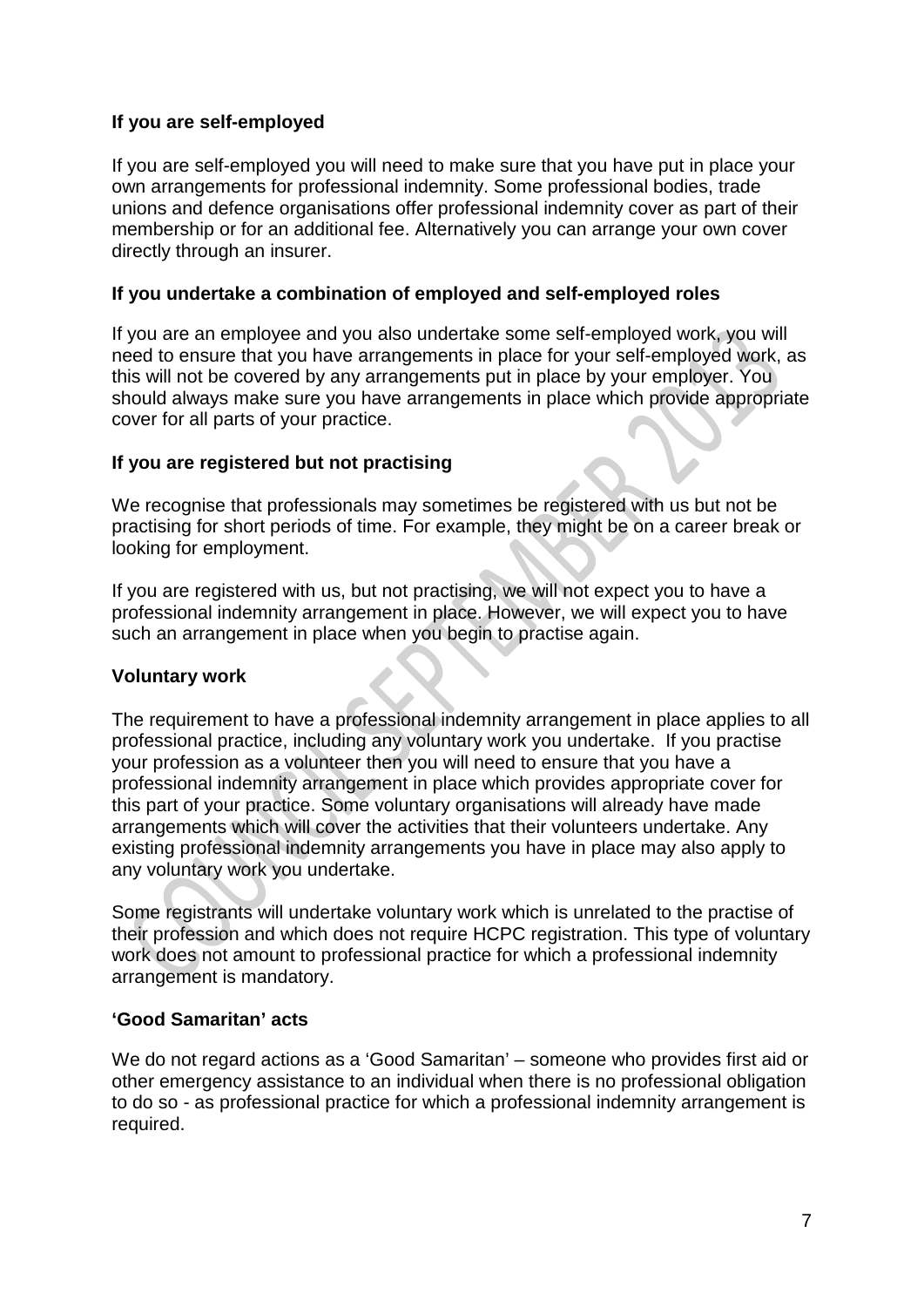#### **If your practice changes**

We recognise that your practice may change. For example, this might be because you specialise, start working with a new client group, or move into a role in management, education or research. This might mean that the level of cover you need changes or that you need to make additional arrangements. You should make sure that you continue to have in place professional indemnity arrangements which provide appropriate cover.

#### **If you have made your own professional indemnity arrangements**

If you have made your own professional indemnity arrangements, you should make sure that you understand how cover will work. For example, most indemnity insurance will be offered on a 'claims made' basis. This means cover would need to be in place both when the event giving rise to a claim occurred, and when the claim was made, which may be some years later.

This also includes understanding any requirements to disclose relevant information to your indemnity provider. Requirements may vary between different indemnity providers. However, this may mean that you will need to make sure that you fully disclose all material information which would influence a provider's decisions about whether or not to provide or continue to provide you with cover.

#### **Checking that an arrangement is in place**

As a registrant, you are already personally responsible for maintaining your registration with us and for continuing to meet our standards.

The members of each profession registered with us renew their registration every two years. When you renew your registration with us, we ask you to make a number of self-declarations. For example, we will ask you to confirm that you continue to meet our standards for continuing professional development.

We will now ask you to make a self-declaration about the professional indemnity arrangements you have in place. We will ask you to confirm that:

- you have a professional indemnity arrangement in place which provides appropriate cover; or
- if you are not practising at that time, that you understand the requirement and will have such an arrangement in place when you begin to practise.

We will not routinely ask you to send us certificates or other evidence of your professional indemnity arrangements. However, we may ask you for evidence if, for example, there are concerns that you may not have a professional indemnity arrangement in place or that it may not provide appropriate cover.

As having a professional indemnity arrangement in place is a condition of your registration, if you are unable to complete the self-declaration you will be unable to renew your registration with us and would be removed from the Register.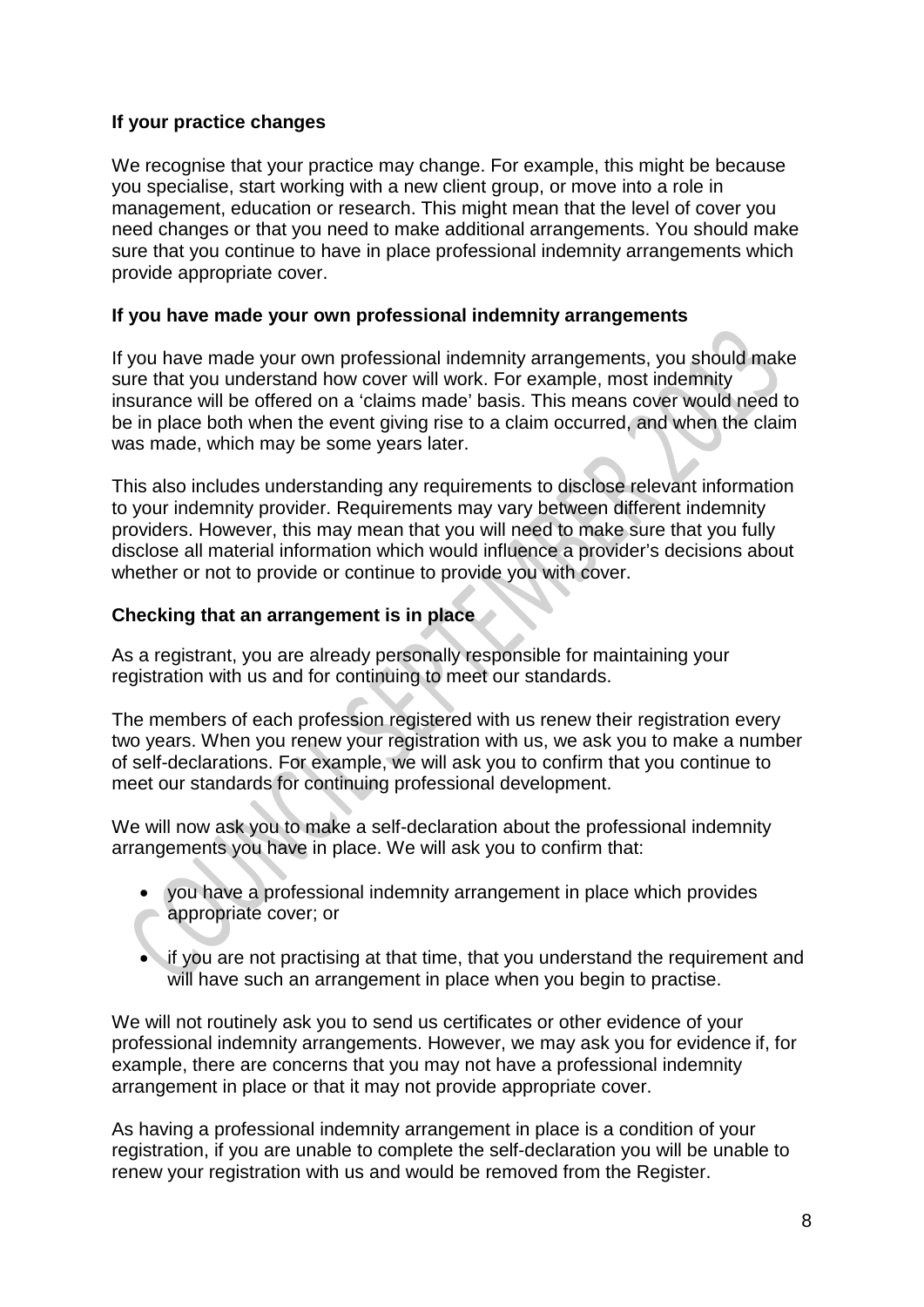If at any point when you are registered with us you cease to have a professional indemnity arrangement in place which provides appropriate cover, you need to inform us immediately by writing to our Registration Department. However, you do not need to tell us about routine changes, such as a change of provider or not having an arrangement in place because you are no longer working.

#### **Applicants for registration**

If you are applying to be registered (or re-registered) with us, we recognise that you may not yet have secured employment, or been able to arrange a separate professional indemnity arrangement. You will still be able to register with us, subject to completing a self-declaration.

When you apply for registration we will ask you to confirm that:

- you understand the requirement to have in place a professional indemnity arrangement which provides appropriate cover; and
- you will have such an arrangement in place when you begin to practise.

As having a professional indemnity arrangement in place is a condition of registration, if you are unable to complete the self-declaration you will be unable to register with us.

#### **Professional indemnity and fitness to practise**

Our fitness to practise process is the way in which we can consider concerns about registrants.

Most registrants will complete self-declarations honestly and ensure that they have a professional indemnity arrangement in place which provides appropriate cover. However, we will consider taking fitness to practise action if we believe that these requirements have not been met. For example, if a registrant:

- makes a declaration that they have a professional indemnity arrangement in place when they do not;
- registers, or renews their registration with us, but cancels their professional indemnity arrangement and fails to put alternative arrangements in place whilst continuing to practise; or
- knowingly has in place a professional indemnity arrangement which does not provide appropriate cover.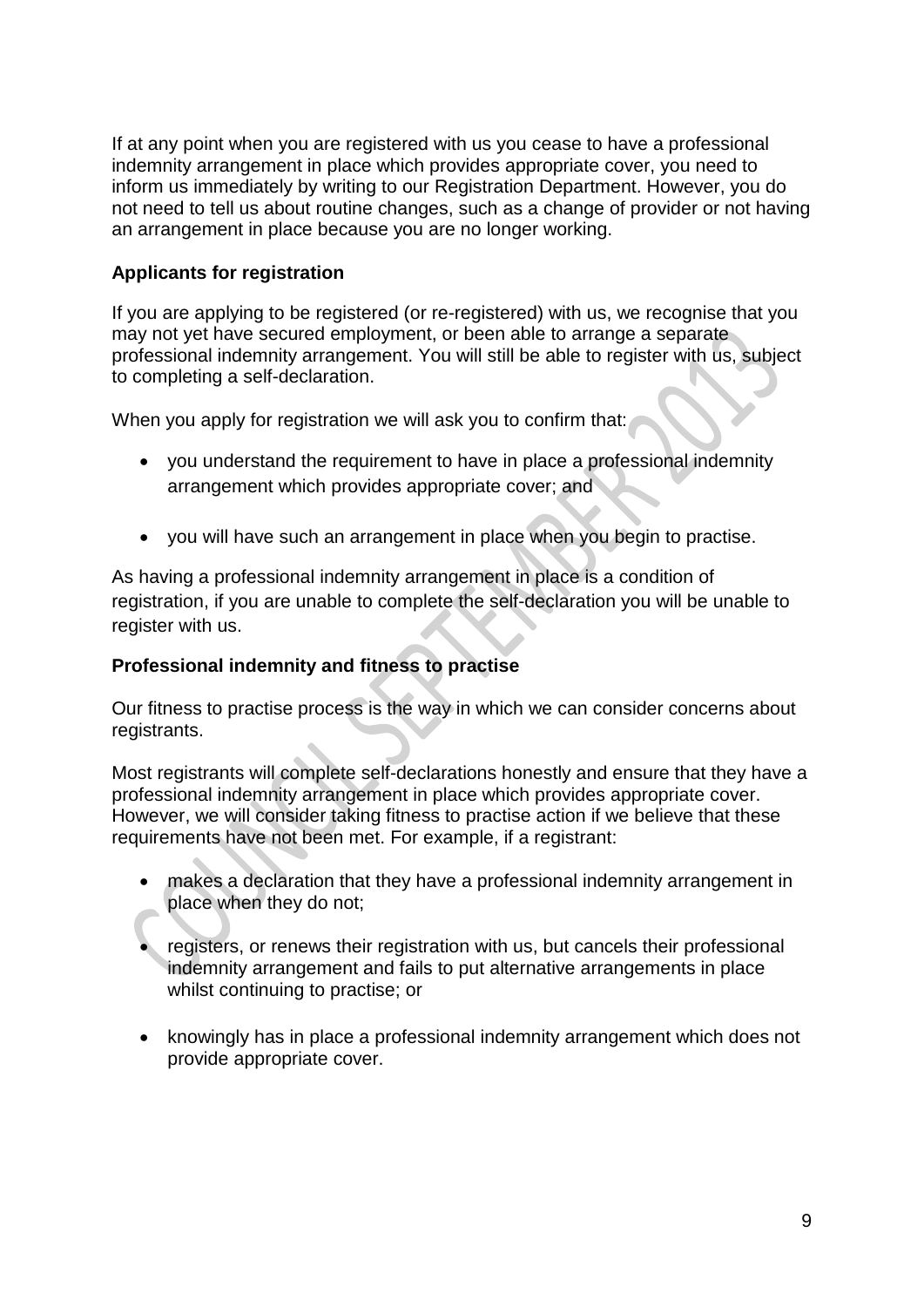#### **Social workers in England**

The legal requirement to have in place a professional indemnity arrangement as a condition of registration does not apply to social workers in England (or social workers registered with their respective regulators in other parts of the UK). This is because this requirement has been introduced by the UK Government to implement European legislation which applies to all the other professions registered by us but does not extend to social workers.

However, many social workers registered with us are likely to meet the requirement anyway. They will be indemnified by their employer for the activities they undertake as part of their employment and/or will have made their own professional indemnity arrangements.

Although it is not a condition of your registration, if you are a social worker registered with us you may still want to make sure that you have a professional indemnity arrangement in place which provides appropriate cover.